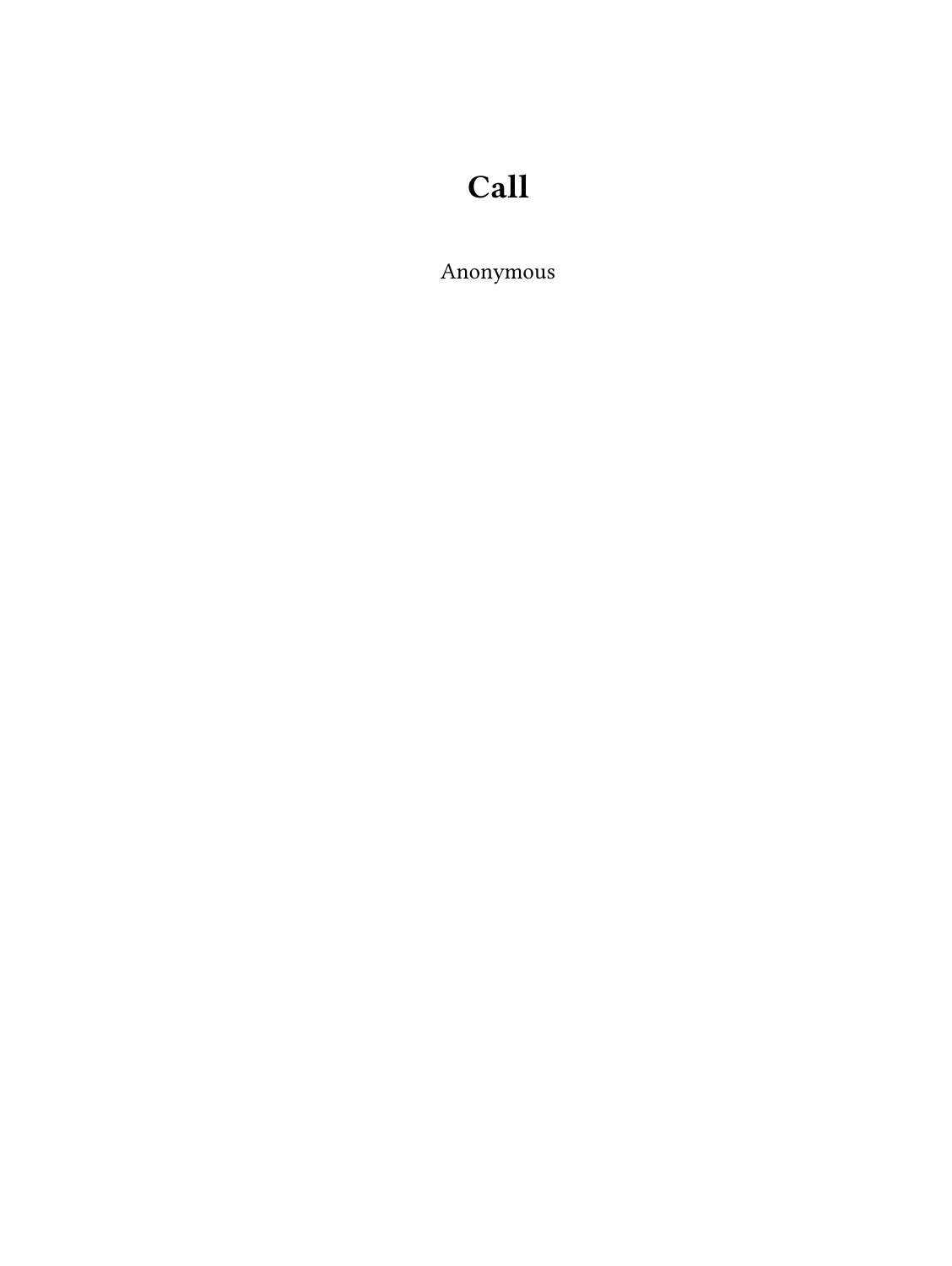## **Contents**

| <b>Proposition I</b>   | 3  |  |
|------------------------|----|--|
|                        | 3  |  |
| <b>Proposition II</b>  | 6  |  |
|                        |    |  |
| <b>Proposition III</b> | 9  |  |
|                        | 9  |  |
| <b>Proposition IV</b>  | 13 |  |
|                        | 13 |  |
| <b>Proposition V</b>   | 17 |  |
|                        | 17 |  |
| <b>Proposition VI</b>  | 21 |  |
|                        | 21 |  |
| <b>Proposition VII</b> | 24 |  |
|                        | 24 |  |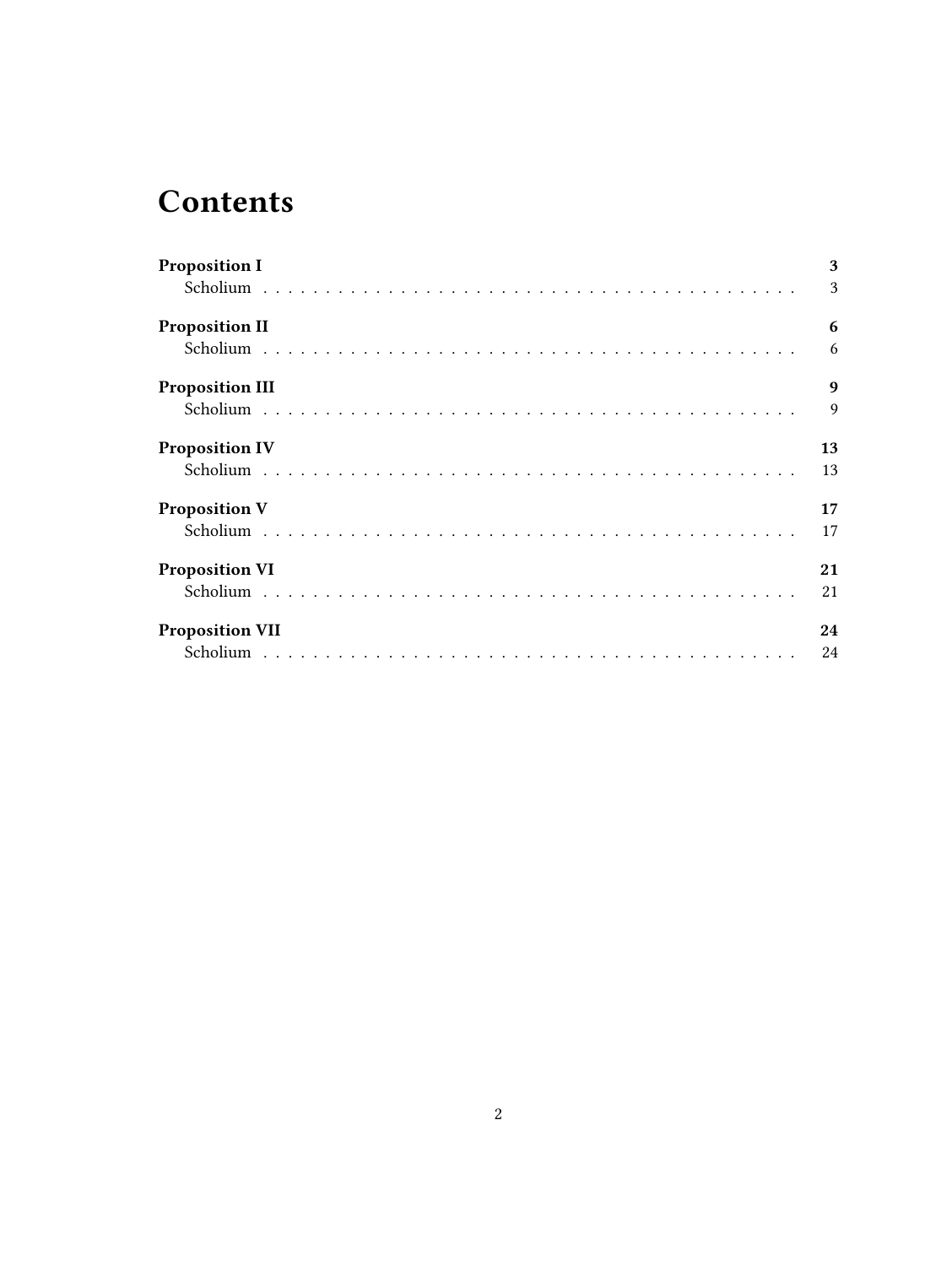### <span id="page-2-0"></span>**Proposition I**

Nothing is missing from the triumph of civilization. Neither political terror nor emotional poverty. Nor universal sterility.

The desert can no longer expand: it is everywhere. But it can still deepen.

Faced with the obviousness of the catastrophe, there are those who become indignant and those who take note, those who denounce and those who get organized. We are on the side of those who get organized.

#### <span id="page-2-1"></span>**Scholium**

This is a call. That is to say it aims at those who can hear it. The question is not to demonstrate, to argue, to *convince*. We will go directly to what is already obvious. This is not primarily a matter of logic or reasoning. What is obvious is what is perceptible, the realm of reality.

There is an clarity to every reality. What is held in common or what sets things apart. After which communication becomes possible again, communication which is no longer presupposed, but which is to be built.

And this network of obvious things that make us up, we have been taught so well to doubt it, to avoid it, to conceal it, to keep it to ourselves. We have been taught so well, that we lack the words when we want to shout.

As for the order we live under, everyone knows what it consists of: the empire is staring us in the face. That a dying social system has no other justification to its arbitrary nature than its absurd determination — its senile determination — simply to *linger on*; that the global and national police have received a free hand to get rid of those who do not toe the line; that civilization, wounded in its heart, no longer encounters anything but its own limits in the endless war it has begun; that this headlong flight, already almost a century old, produces nothing but a series of increasingly frequent disasters; that the mass of humans accommodate themselves to this order of things by means of lies, cynicism, brutalization, or pills — no one can claim to ignore these things any longer.

And the sport that consists in endlessly describing the present disaster, with a varying degree of complaisance, is just another way of saying: "that's the way it is"; the prize of infamy going to journalists, to all those who pretend every morning to rediscover the bullshit they only just noticed the day before.

But what is most striking, for the time being, is not the arrogance of empire, but rather the weakness of the counter-attack. Like a colossal paralysis. A mass paralysis, which will sometimes cause people to say that nothing can be done, but who will sometimes concede, when pushed to their limit, that "there is so much to do" — which isn't any different. Then, at the margins of this paralysis, there is the "we really have to do something, anything" of the activists.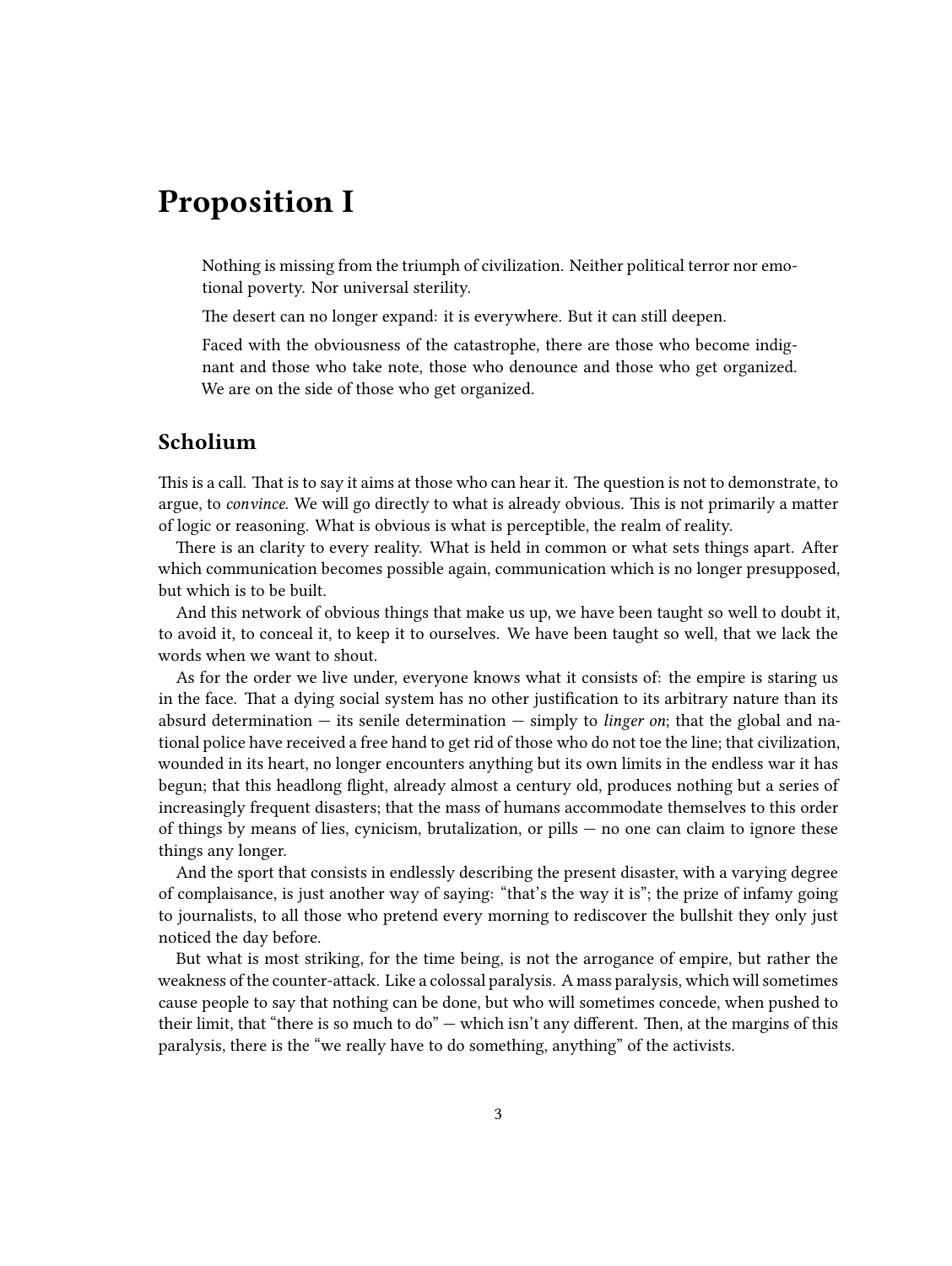Seattle, Prague, Genoa, the struggle against GMOs, the movement of the unemployed; we have played our part, we have *taken sides* in the struggles of recent years; and of course not that of extraparliamentary (for now) coalition of Leftists from Attac or the Negrist antiglobalization militants of *Tute Bianche*.

The folklore of protests has ceased to amuse us. In the last decade, we have seen the dull monologue of Marxism-Leninism being regurgitated from the mouths of high school students. We have seen the purest anarchism negate what it cannot comprehend. We have seen the most tedious economism — that of our *friends* at *Le Monde Diplomatique* — becoming the new popular religion. And Negrism asserts itself as the only alternative to the intellectual rout of the global left.

Everywhere militantism has gone back to raising its rickety constructions, its depressing networks, until it is exhausted.

It took no more than three years for the cops, unions, and other informal bureaucracies to dismantle the short-lived Anti-Globalization Movement. To control it. To divide it into separate "areas of struggle," each as profitable as it is sterile. In these times, from Davos to Porto Alegre, from the French bosses' union Medef to the Spanish CNT, capitalism and anti-capitalism point to the same missing horizon. The same truncated prospect of *managing the disaster*.

What opposes this dominant desolation is nothing but another desolation, just less wellstocked. Everywhere there is the same idiotic idea of happiness. The same games of spastic power. The same defused superficiality. The same emotional illiteracy. The same desert.

We say that this epoch is a desert, and that this desert is incessantly deepening. This is no poetic device; it is obvious. This obviousness holds many others. Notably the rupture with all who protest, all who denounce, and all who ramble on about the disaster.

She who denounces exempts herself.

Everything appears as if Leftists were accumulating reasons to revolt the same way a manager accumulates the means to dominate. That is to say *with the same delight*.

The desert is the progressive depopulation of the world. The habit we have adopted of living as if we were not of this world. The desert exists in the continuous, massive, and programmed proletarianization of populations, just as in California suburbs, where distress lies precisely in the fact that no one *seems* to experience it.

That the present desert is not perceived only verifies its existence.

Some have tried to name the desert. To point out what has to be fought — not as the action of some foreign agent, but as an ensemble of relations. They have talked about the Spectacle, about Biopower, about Empire. But this only adds to the current confusion.

The spectacle is not an easy abbreviation for mass media. It lives just as much in the cruelty with which our own *false image* is endlessly thrown back at us.

Biopower is not a synonym for social security, the welfare state, or the pharmaceutical industry; but it pleasantly lodges itself in the care that we take of our pretty bodies, in a certain physical estrangement from oneself as well as from others.

Empire is not some kind of extraterrestrial entity, a worldwide conspiracy of governments, financial networks, technocrats, and multinational corporations. Empire is everywhere *nothing is happening*. Everywhere things are working. Everywhere the status quo reigns.

We continue to see the enemy as a subject that faces us  $-$  instead of experiencing it as a relationship that binds us  $-$  we confine ourselves to the struggle against confinement. We reproduce the worst relationships of dominance under the pretext of an alternative. We set up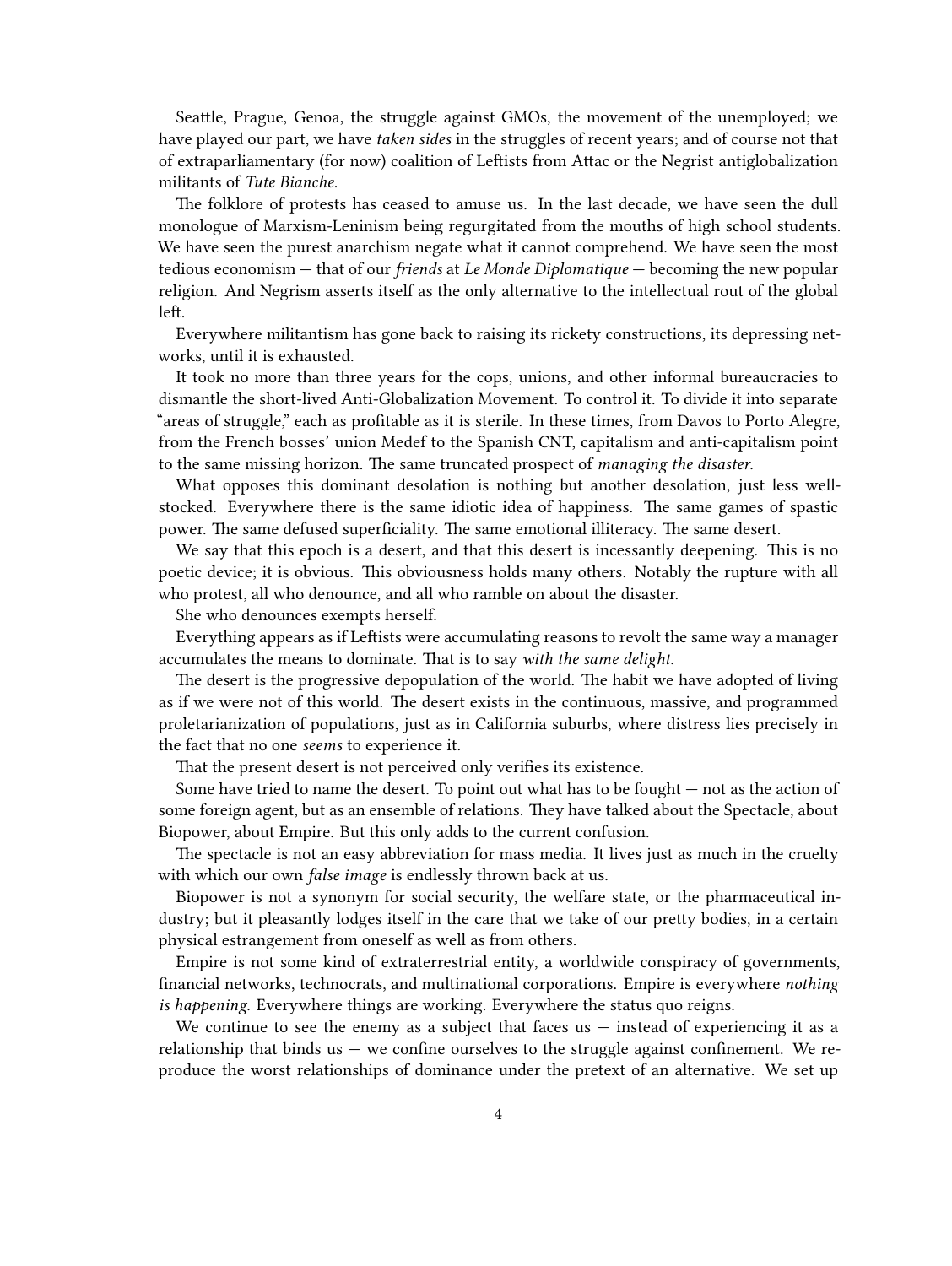shops for selling the struggle against the commodity. We see the rise of the authorities of the anti-authoritarian struggle, macho feminism, and racist attacks by anti-fascists.

At every moment we are taking part in a situation. Within a situation there are no subjects and objects, I and the other, my desires and reality — only an ensemble of relationships, an ensemble of the fluxes that traverse it.

There is a general context  $-$  capitalism, civilization, empire, as you wish  $-$  a general context that not only intends to control each situation but, even worse, seeks a way to make sure as often as possible, that there is *no situation*. They have planned out streets and homes, language and emotions, even the global tempo that drives all of it, *only for that purpose*. Everywhere different realms are made to slide by each other and be ignored. The normal situation is this absence of a situation.

To get organized means: to get out of the situation and not merely challenge it. To take sides within it. Weaving the necessary material, emotional, and political solidarities. This is what any strike does in any office, in any factory. This is what any gang does. Any underground; any revolutionary or counter-revolutionary party. To get organized means: to give substance to the situation. Making it real, tangible.

#### *Reality is not capitalist.*

Our position within a situation determines our need to become allies, and for that reason to establish some lines of communication, some wider current or tendency. In turn those new links reconfigure the situation. We call the situation that we are backed into Global Civil War. Where there is no longer anything that can limit the confrontation between the opposing forces. Not even the law, which comes into play as one more form of the generalized confrontation.

The We that speaks here is not a definable, isolated We, the We of a group. It is the We of a *position*. This position is asserted currently as a double secession: first a secession from the process of capitalist valorization, then secession from all the sterility imposed by a mere *opposition* to empire (extra-parliamentary or otherwise); a *secession* therefore from the Left. Here secession means less a practical refusal to communicate than a disposition to forms of communication so intense that, when put into practice, they snatch from the enemy most of its power. To put it briefly, such a position borrows sudden force from the Black Panthers, collective dining halls from the German *Autonomen*, tree houses and the art of sabotage from the British neo-Luddites, the careful choice of words from radical feminists, mass self-reductions from the Italian autonomists, and armed joy from the June 2nd Movement.

For us there is no longer any friendship that is not political.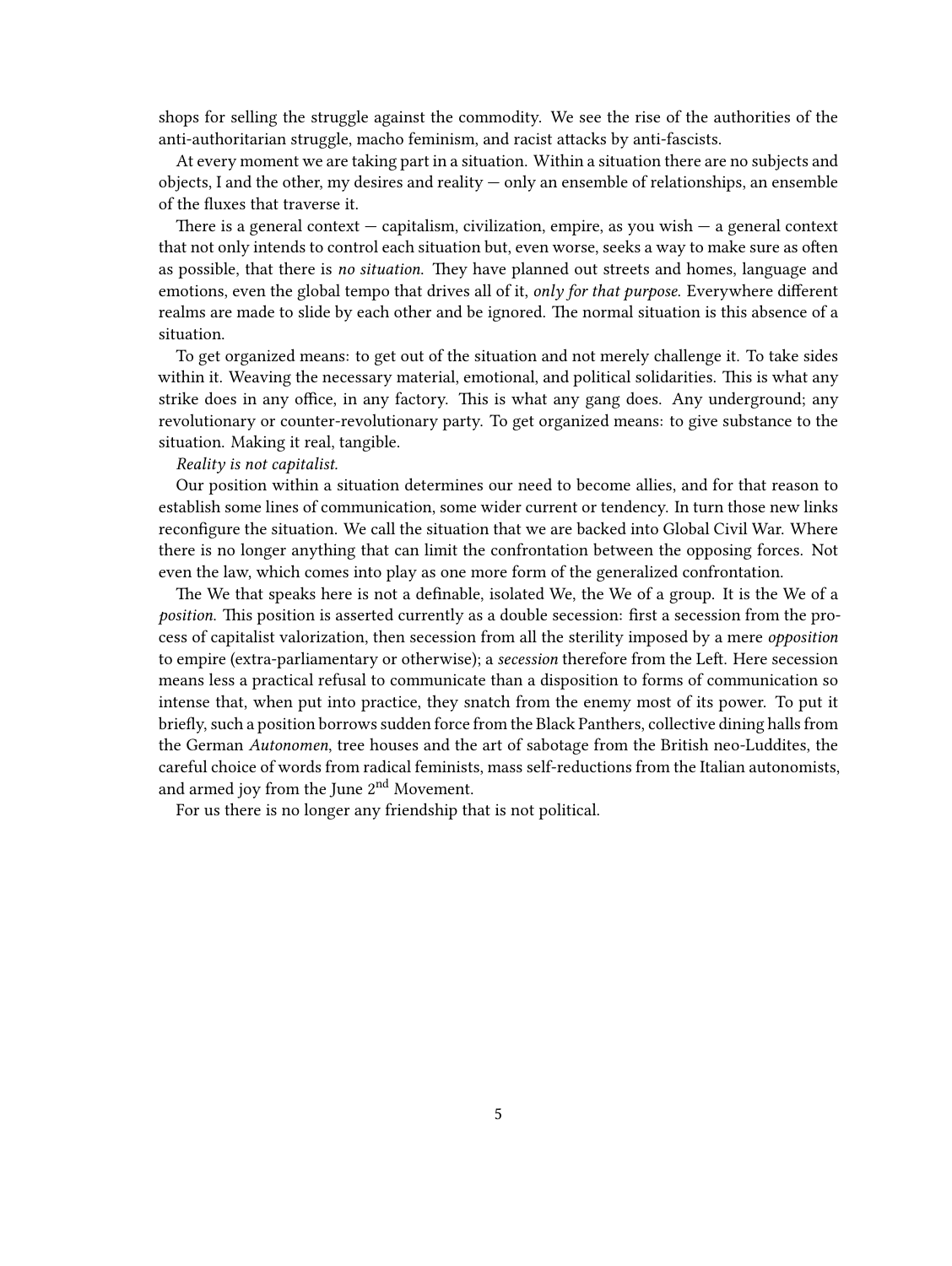### <span id="page-5-0"></span>**Proposition II**

The unlimited escalation of control is a hopeless response to the predictable breakdowns of the system. Nothing that is expressed in the known distribution of political identities is able to lead beyond the disaster.

Therefore, we begin by withdrawing from them. We contest nothing, we demand nothing. We constitute ourselves as a force, as a material force, as an autonomous material force within the Global Civil War.

This call sets out its foundations.

#### <span id="page-5-1"></span>**Scholium**

In France a new weapon of crowd dispersal, a kind of wooden fragmentation grenade is being tested. In Oregon it is proposed that demonstrators blocking traffic receive twenty-five year sentences. The Israeli army is becoming the most prominent consultant in urban pacification; experts from all over the world rush to marvel at the latest discoveries, both formidable and subtle, in methods to eliminate subversives. It would appear that the art of wounding  $-$  injuring one to frighten a hundred — has reached new heights. And then, of course, there's what gets called Terrorism. That is, "any offence committed intentionally by an individual or a group against one or more countries, their institutions or their populations, and aiming at threatening and/or seriously undermining or destroying the political, economic, or social structures of a country." That's the definition of the European Commission. In the United States there are more prisoners than farmers.

As it is reorganized and progressively recaptured, public space is blanketed with cameras. It is not only that surveillance is now possible, it is that is has become particularly acceptable. All sorts of lists of suspects circulate from department to department, and we can barely make out their probable uses. Protected by the police, gangs of paramilitaries replace the positions once held by gossips and snitches, figures of another era. A former head of the CIA, one of those people who, *on the opposing side*, get organized rather than get indignant, writes in *Le Monde*: "More than a war against terrorism, what is at stake is the extension of democracy to the parts of the [Arab and Muslim] world that threaten liberal civilization, the construction and the defense of which we have worked for throughout the  $20<sup>th</sup>$  century, during the First, and then the Second World War, followed by the Cold War — or the Third World War."

Nothing shocks us about this; nothing catches us unawares or radically alters our feeling toward life. We were born *inside* the catastrophe and we have established a strange and comfortable relation of habit with it. Almost an intimacy. For as long as we can remember there has been no news besides that of the Global Civil War. We have been raised as survivors, as *machines of survival*. We have been raised with the idea that life consists in continually going on; walking in indifference until crushed among other bodies who walk identically, who stumble and get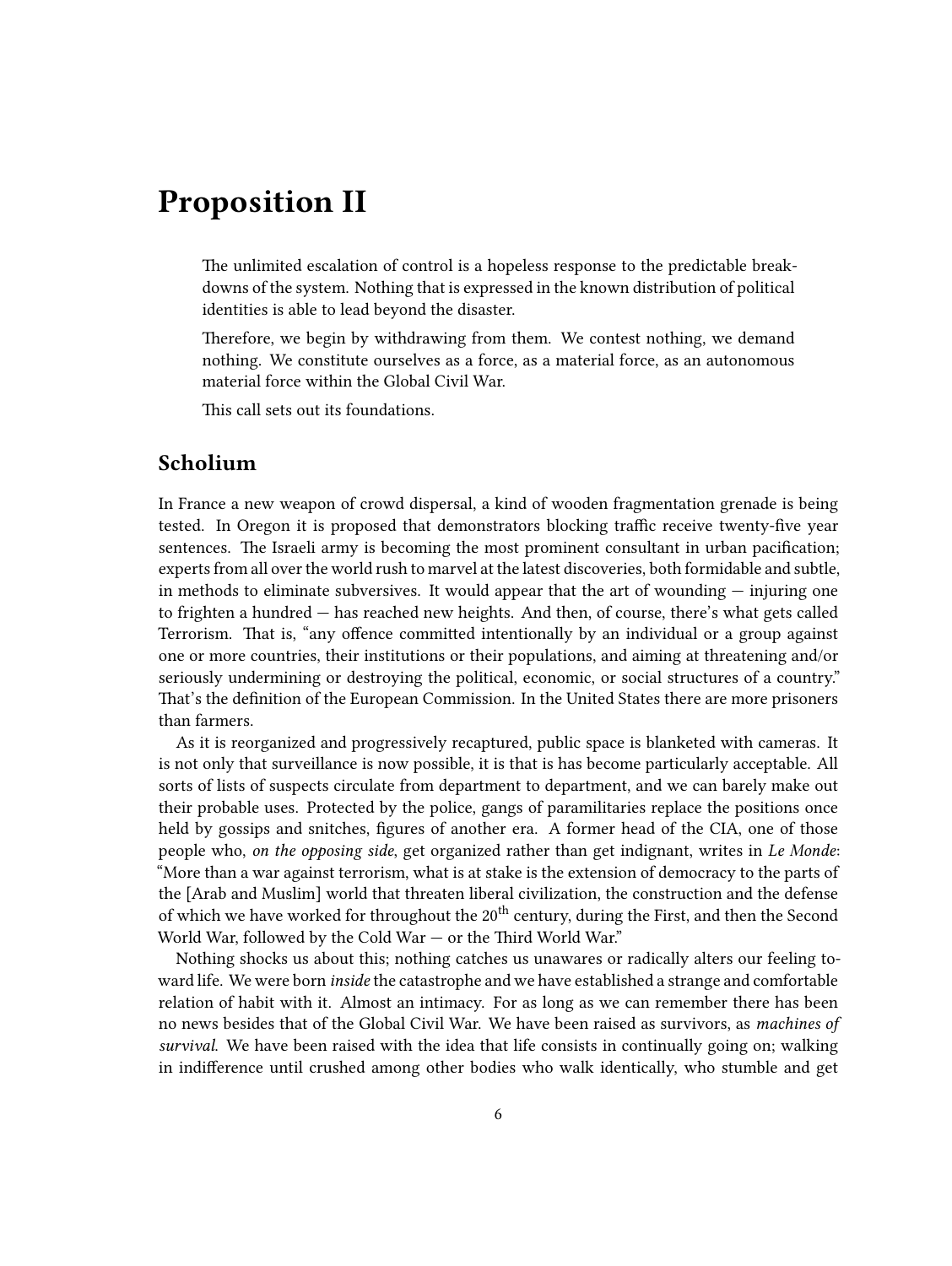crushed in turn. In the end, the only novelty of the present epoch is that none of this can be hidden anymore, that in a sense *everybody knows it*. Hence the most recent visible hardening of the system: its motives are exposed, it would be pointless to wish them away.

Many wonder why no part of the Left or far-Left, no known political force, is capable of opposing this course of events. "We still live in a democracy, right?" They can wonder for a long time: nothing that is expressed within the framework of traditional politics will ever be able to limit the advance of the desert, because traditional politics is *part of the desert*.

When we say this it's not in order to advocate extra-parliamentary politics as an antidote to liberal democracy. The popular manifesto "We are the Left," signed a couple of years ago by all the social justice collectives and social movements to be found in France, expresses well enough the logic that, for thirty years, has driven extra-parliamentary politics: we do not want to seize power, overthrow the state, etc.; really we want to be recognized as valid representatives.

Wherever the classical conception of politics prevails, the same impotence prevails opposite the disaster. That this impotence is widely distributed between a variety of eventually *reconcilable* identities changes nothing about it. The anarchist from the Federation Anarchiste, the council communist, the Trotskyist from Attac and the lawmaker start from the same amputation; they spread the same desert.

Politics, for them, is what is settled, said, done, and decided between men. The assembly that gathers them all, that gathers all human beings in *abstraction from their respective realms*, forms the ideal political situation. The economy, the economic sphere, follows logically: it is a both a necessary and impossible management of all that was left outside the assembly, of all that was determined to be *non-political* and which then becomes family, business, private life, leisure, pastimes, culture, etc.

That is how the classical definition of politics spreads the desert: by abstracting humans from their world, by disconnecting them from the network of things, habits, words, fetishes, emotions, places, solidarities that make up their world, their perceptual world, and that gives them their specific substance.

Classical politics is the glorious staging of bodies without a theater. But the theatrical assembly of political individualities poorly masks the desert that it is. There is no human society separated from the sum of human and non-human beings. There is a plurality of realms. Of realms that are all the more real because they are shared. And that coexist.

Politics, in truth, is the interplay between different realms, the alliance between those that are compatible and the confrontation between those that are irreconcilable.

Therefore we say that the central political fact of the last thirty years went unnoticed. Because it took place at such a deep level of reality that it cannot be called *political* without bringing about a revolution in the very notion of the political. Because this level of reality is also the one where the division is elaborated between what is taken for reality and what is not. This central fact is the triumph of Existential Liberalism. The fact that it is now considered natural for everyone to have a rapport with the world based on the idea that each person has her *own life*. That such a life consists in a series of *choices*, good or bad. That each person can define herself by an ensemble of qualities, of *properties*, that make her, through her continual balancing of those properties, a unique and irreplaceable being. That the *contract* adequately epitomizes relations between individuals, and that *respect* epitomizes all virtue. That language is nothing but a means of arriving at an agreement. That, in reality, the world is composed on one side of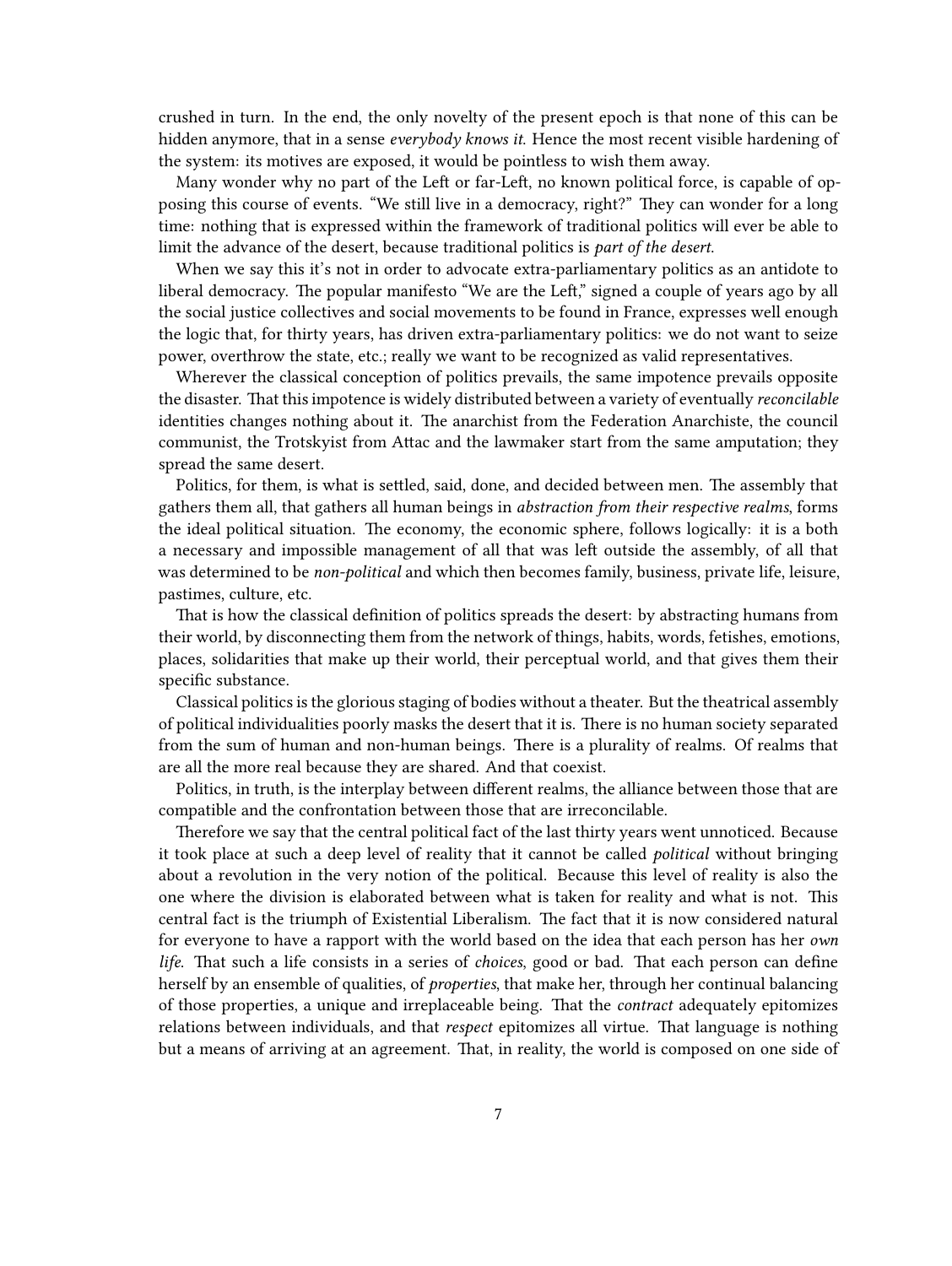things to manage, and on the other of an ocean of self-absorbed individuals, who in turn have a regrettable tendency to turn themselves into things, letting themselves become managed.

Of course, cynicism is only one of the possible features of the infinite clinical diagnoses of Existential Liberalism. It also includes depression, apathy, immunodeficiency (every immune system is intrinsically collective), dishonesty, judicial harassment, chronic dissatisfaction, denied affection, isolation, illusions of citizenship, and the loss of all generosity.

Existential liberalism has propagated its desert so well that even the most sincere Leftists express their utopia with its very terms. "We will rebuild an egalitarian society in which each person makes her contribution and from which each person gets her needs met from it… As far as individual desires are concerned, it could be egalitarian if each person consumes in proportion to the efforts she is ready to contribute. Naturally it will be necessary to redefine the method of evaluating the efforts contributed by each person," write the organizers of the Alternative, Anticapitalist, and Anti-war Village against the G8 summit in Evian in a text entitled *When Capitalism and Wage Labor Will Have Been Abolished*! Here is a key to the triumph of Empire: managing to keep in the shadows, to surround with silence *the very terrain* on which it maneuvers, the field upon which it fights the decisive battle: that of manipulating feelings, of defining the limits of the perceptible. In such a way it preventively paralyzes any defense at the very moment of its operation, and ruins the very *idea* of a counter-offensive. The victory is won whenever the militant, at the end of a hard day of Political Work, slumps down in front of an action movie.

When they see us withdraw from the painful rituals of classical politics  $-$  the general assembly, the meeting, the negotiation, the protest, the demand — when they hear us speak about the perceptible realm rather than about work, IDs, pensions, or freedom of movement, militants give us a pitying look. "Poor guys," they seem to say, "they are resigning themselves to minority politics, they have retreated into their ghetto, and renounced any widening of the struggle. They will never be part of a movement." But we believe exactly the opposite: it is they who resign themselves to minority politics by speaking their language of false objectivity, whose gravity consists of nothing more than repetition and rhetoric. Nobody is fooled by the veiled contempt with which they talk about the worries of The People, and which allows them to go from the unemployed person to the illegal immigrant, from the striker to the prostitute*without ever putting themselves at risk* — their contempt is that obvious. Their will to *widen the struggle* is nothing but a way to flee from those who are already there, and, above all, from those they would dread living with. And finally, it is they who are loath to admit the political meaning of sensitivity, who have to rely on *sentimentality* as their pitiful driving force. All in all, we prefer to start from small and dense nuclei than from a vast and loose network. We are familiar enough with that spinelessness.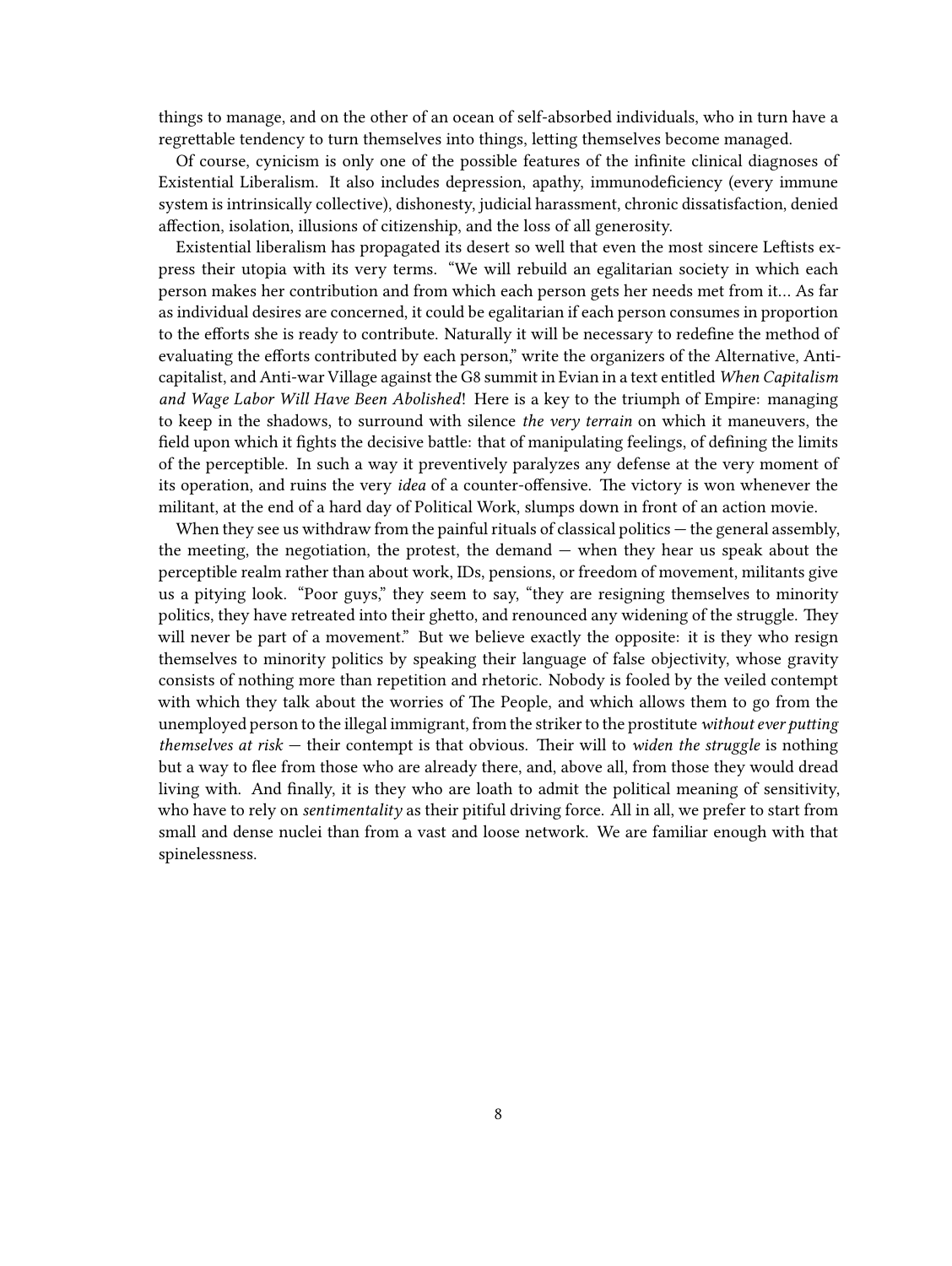### <span id="page-8-0"></span>**Proposition III**

Those who would respond to the urgency of the situation with the urgency of their *reaction* only add to the suffocation.

Their manner of intervention, of their agitation, points to the rest of their politics.

As for us, the urgency of the situation liberates us from all considerations of legality or legitimacy, which have, in any case, become uninhabitable.

That it might take a generation to build a victorious revolutionary movement in all its breadth does not cause us to retreat. We think about this with serenity. Just as we serenely recognize the *criminal* nature of our existence, and of our deeds.

#### <span id="page-8-1"></span>**Scholium**

We have known, and are still familiar with, the temptation of activism.

The counter-summits, the campaigns against evictions, against new security laws and the building of new prisons, the occupations, the No-Border camps; the parade of all of this. The progressive dispersion of collectives responding to the same dispersion of activity. Running after the movements.

Feeling our power on an ad hoc basis, but at the price of returning each time to an underlying powerlessness. Paying a high price for each campaign. Letting it consume all the energy that we have. Then moving to the next one, each time more out of breath, more exhausted, more saddened.

And little by little, through demanding, through denouncing, we become incapable of sensing what is supposed to be the basis of our engagement, the nature of the urgency that flows through us.

Activism is the first reflex. The *standard* response to the urgency of the present situation. The perpetual mobilization in the name of urgency is what our governments and our bosses have made us used to, even when we fight against them.

Forms of life disappear every day; plant and animal species, human experiences and countless relationships between living beings and ways of living. But our feeling of urgency is tied less to the speed of these extinctions than to their irreversibility, and even more to our inability to repopulate the desert.

The activist mobilizes herself against the catastrophe. But only to prolong it. Her haste consumes what little of the world remains. The activist answer to urgency remains faithful to the regime of urgency, with no hope of getting out of it or interrupting it.

The activist wants to be everywhere. She goes everywhere the rhythm of the breakdown of the machine leads her. Everywhere she brings her pragmatic inventiveness, the festive energy of her opposition to the catastrophe. Without a doubt, the activist gets shit done. But she never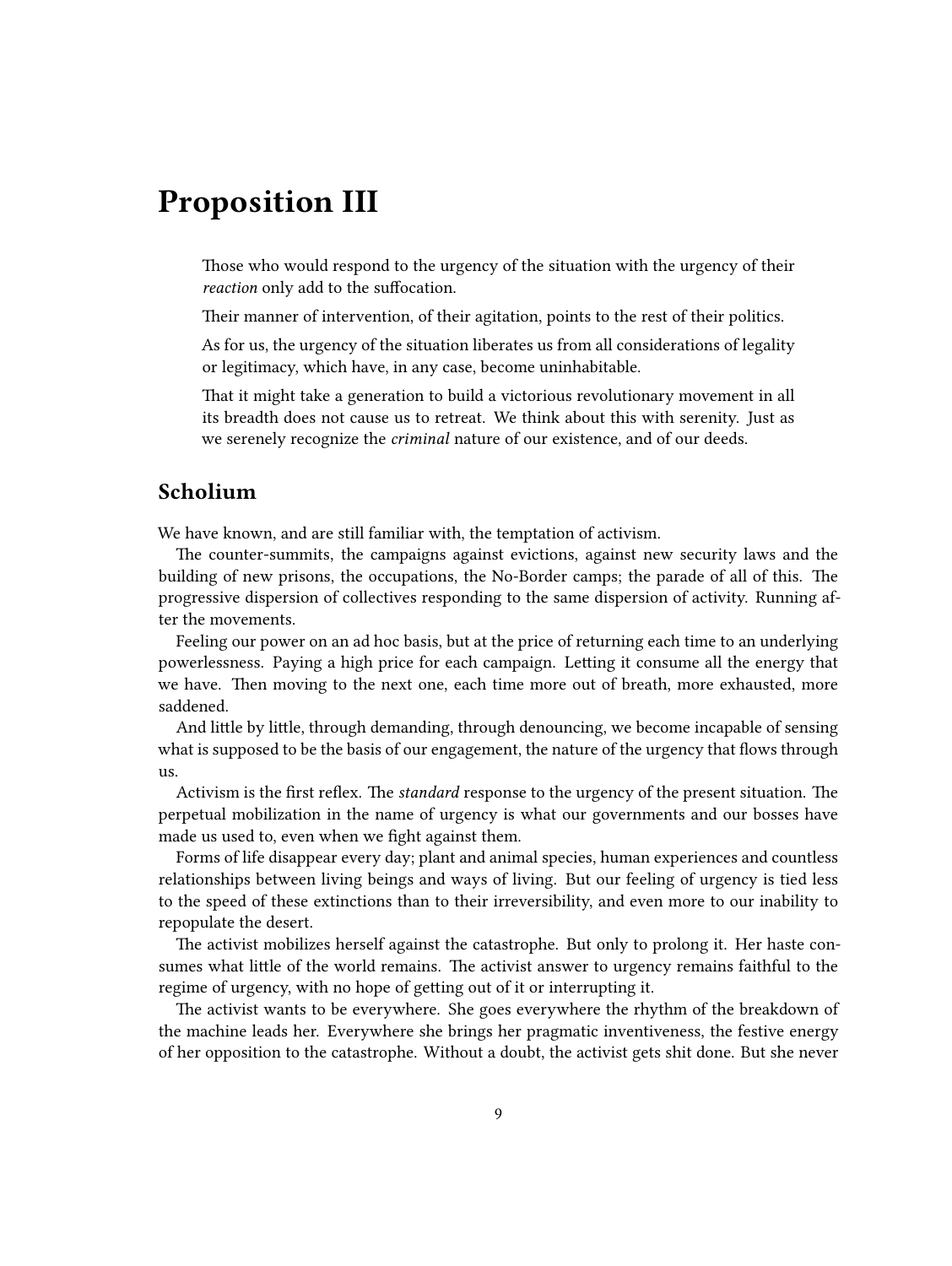devotes herself to thinking about how to do it. How to hinder concretely the progress of the desert, in order to establish inhabitable worlds without waiting.

We desert activism. Without forgetting what gives it strength: a certain presence within the situation. An ease of movement within it. A way to apprehend the struggle; not from a moral or ideological angle, but technically and tactically.

Old militantism provides the opposite example. There is something amazing about the cluelessness of militants in various situations. We remember this scene from Genoa: about 50 militants of the Trostkyist *Ligue Communiste Révolutionnaire* wave their red flags labeled "100% on the Left." They are motionless, timeless. They shout their pre-approved slogans, surrounded by peace-police. Meanwhile, a few meters away, some of us fight the lines of *carabinieri*, throwing back teargas canisters, ripping up paving stones to make projectiles, preparing Molotov cocktails with bottles found in the trash and gasoline from overturned Vespas. When compelled to comment on us the militants speak of adventurism, mindlessness. Their pretext is that the conditions are not right. We say that nothing was lacking, that everything was there  $-$  except them.

What we desert in militantism is this absence from the situation. Just as we desert the inconsistency to which activism condemns them.

Activists themselves feel this inconsistency. And this is why, periodically, they turn toward their elders, the militants. They borrow their strategies, terrains of struggle, slogans. What appeals to them in militantism is the consistency, the structure, the loyalty they lack. And so the activists revert to old-new disputes and demand — "citizenship for all," "free movement of people," "guaranteed income," "free public transport."

The problem with demands is that, by formulating needs in terms that make them audible to power, they say *nothing* about those needs, and what real transformations of the world they require. Thus, demanding free public transportation says nothing of our need to travel rather than be transported, of our need for slowness. In addition, demands often end up masking the real conflicts. Demanding free public transportation only slows the spread of fare-dodging techniques, at least for this specific milieu. Calling for the free movement of people merely means avoiding the issue of a practical escape from a tightening of control. Fighting for a guaranteed income is, at best, to condemn ourselves to the illusion that an amelioration of the worst of capitalism is necessary to get out of it. Whatever form it takes, the impasse is always the same: the subjective resources mobilized may be revolutionary, yet they remain imbedded in a program of (radical) reformism. Under the pretext of overcoming the alternative between reform and revolution we sink into a timely ambiguity.

The present catastrophe is that of a world actively made uninhabitable. A sort of methodical devastation of everything that remained liveable in the relations of humans with each other and with our environments. Capitalism could not have triumphed over the whole planet if it was not for techniques of power, specifically political techniques — there are all kinds of techniques: with or without tools, corporal or discursive, erotic or culinary, the disciplines and mechanisms of control, and it is pointless to denounce the *reign of technics*. The political techniques of capitalism consist first of all in breaking the attachments through which a group finds the means to produce, in the same movement, the conditions of its subsistence and its existence. In separating human communities from innumerable things — stones and metals, plants, trees that have a thousand purposes, gods, djinns, wild or tamed animals, medicines and psycho-active substances, amulets, machines, and all the other beings in their realms that co-exist with humans.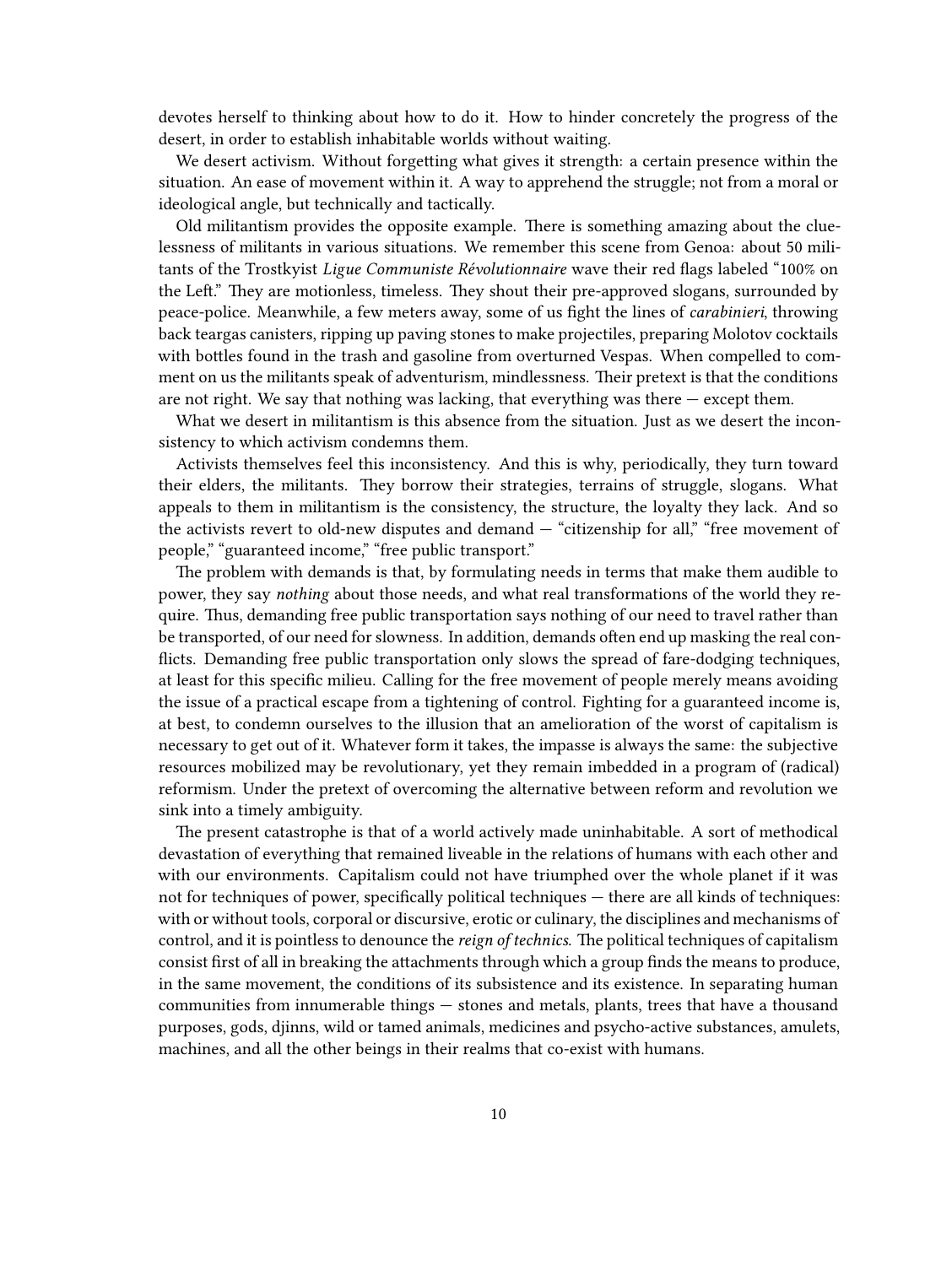Ruining all community, separating groups from their means of existence and from the knowledge linked to them: it is political rationality that dictates the imposition of the commodity as the mediator of every relation. Just as it was necessary to liquidate the witches — which is to say their medicinal knowledge as well as the movement between the visible and invisible worlds which they promoted — today peasants have to renounce their ability to sow their own seeds in order to maintain the grip of multinational agribusinesses and other organizations of agricultural politics.

These political techniques of capitalism find their maximal point of concentration in contemporary metropoles. Metropoles are precisely the arena where, in the end, there is almost nothing left to reappropriate. A milieu in which everything is done so the human only relates to itself, only creates itself separately from other forms of life, bumps into or uses them without ever *meeting* them.

On the basis of this separation, and to make it durable, even the most minor, tentative, attempt at living outside commodity relationships has been made criminal. The field of legality has long been conflated with the multiple constraints that make life impossible — through wage labor or self-employment, charity work or militantism.

At the same time as this field becomes increasingly uninhabitable, everything that can contribute to making real life possible has been transformed into a crime.

Where activists claim that "No One is Illegal" we must recognize exactly the opposite: today an entirely legal existence would be an entirely submissive existence.

We have tax evasion, fictitious employment, insider trading, fake bankruptcies, welfare fraud, embezzlement, forgeries, and various other scams. There are trips across borders in airplane luggage compartments, trips without a ticket inside one city or within a country. Fare-dodging and shoplifting are the daily practices of thousands of people in the metropoles. And there is the illegal practice of trading seeds that has safeguarded many plant species. There are even more functional illegalities in the capitalist world-system. Some are tolerated, others encouraged, and others still that are eventually punished. An improvised vegetable garden on a wasteland has every chance of being flattened by a bulldozer even before its first harvest.

If we add up the sum of the special laws and customary regulations that govern all of the spaces that anyone can travel through in one day, there is not a single life that can be assured of impunity. Laws, codes, and juridical decisions exist that make every existence punishable; it would merely be a matter of applying them to the letter.

We are not ready to bet that where the desert grows there also grows something that can save us. Nothing can succeed that does not begin through a break with everything that makes *this* desert grow.

We know that building a power of any scale will take time. There are many things that we no longer know how to do. In fact, those of us who benefit from the modernization and the education dispensed in our developed lands barely know how to make anything ourselves. Even gathering plants for cooking or medicine — rather than merely for decoration — is regarded as archaic at best, at worst as a nice hobby.

We make a simple observation: everyone has access to a certain quantity of resources and knowledge made available by the simple fact of living in these lands of the old world, and we can communize them.

The question is not whether to live with or without money, to steal or to buy, to work or not, but how to use the money we have to increase our autonomy from the commodity sphere. And if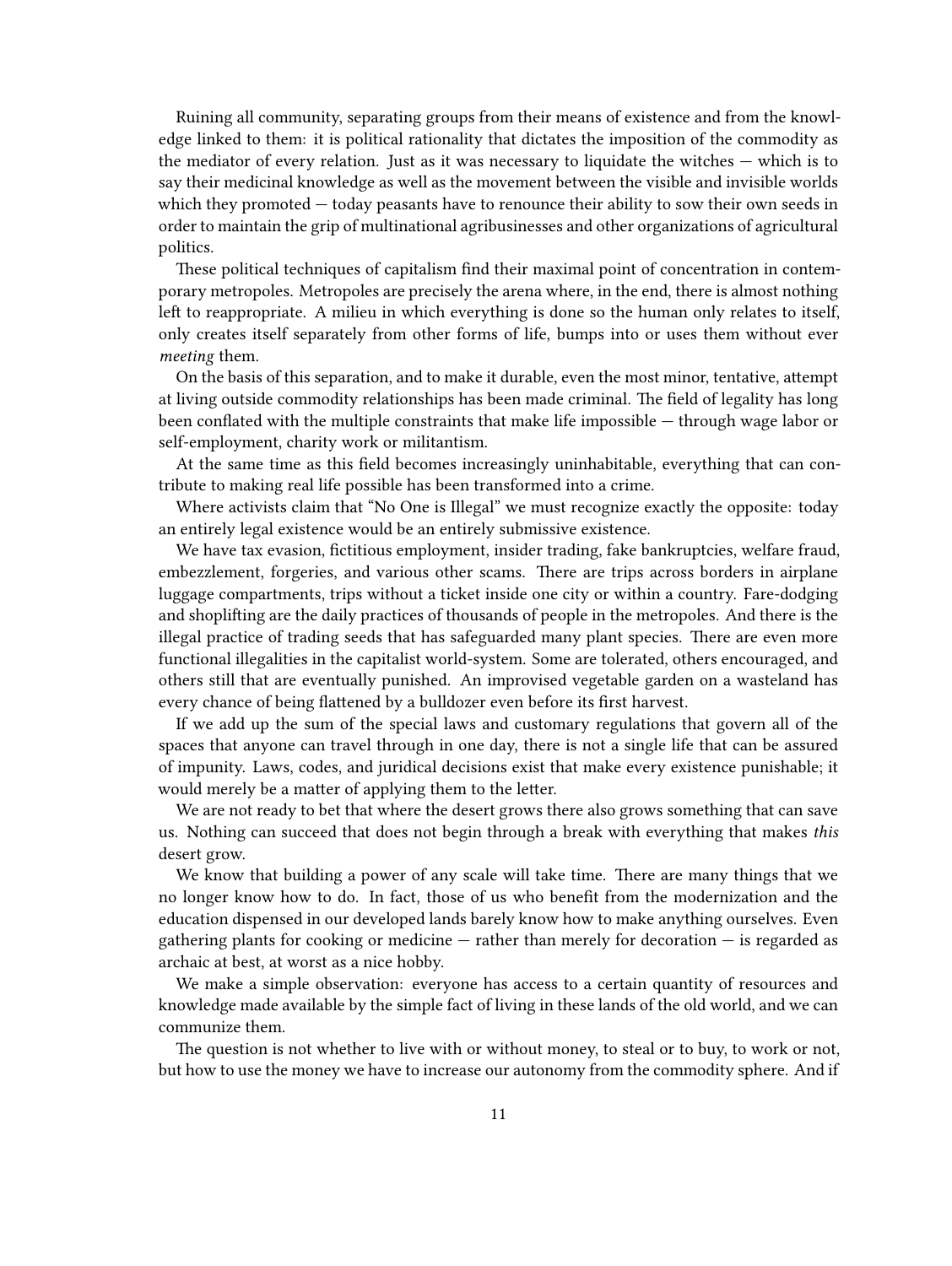we prefer to steal instead of working, or produce for ourselves instead of stealing, it is not due to a concern with purity. It is because the flows of power that accompany the flows of commodities, the subjective submission that conditions our access to survival, have become too expensive.

There would be many inappropriate ways to express what we envision: we neither want to leave for the countryside nor reappropriate and accumulate ancient knowledge. We are not merely concerned with a reappropriation of methods. Nor with a reappropriation of knowledge. If we put together all that knowledge, those techniques, and all the inventiveness displayed in the field of activism, we would still not get a revolutionary movement. It is a question of temporality. A question of creating the conditions where an offensive can sustain itself without fading away, of establishing the material solidarities that allow us to *maintain* it.

We believe there is no revolution without the constitution of a common material force. We do not ignore the anachronism of this belief. We know it is both too early and too late, which is why we have time. We have stopped waiting.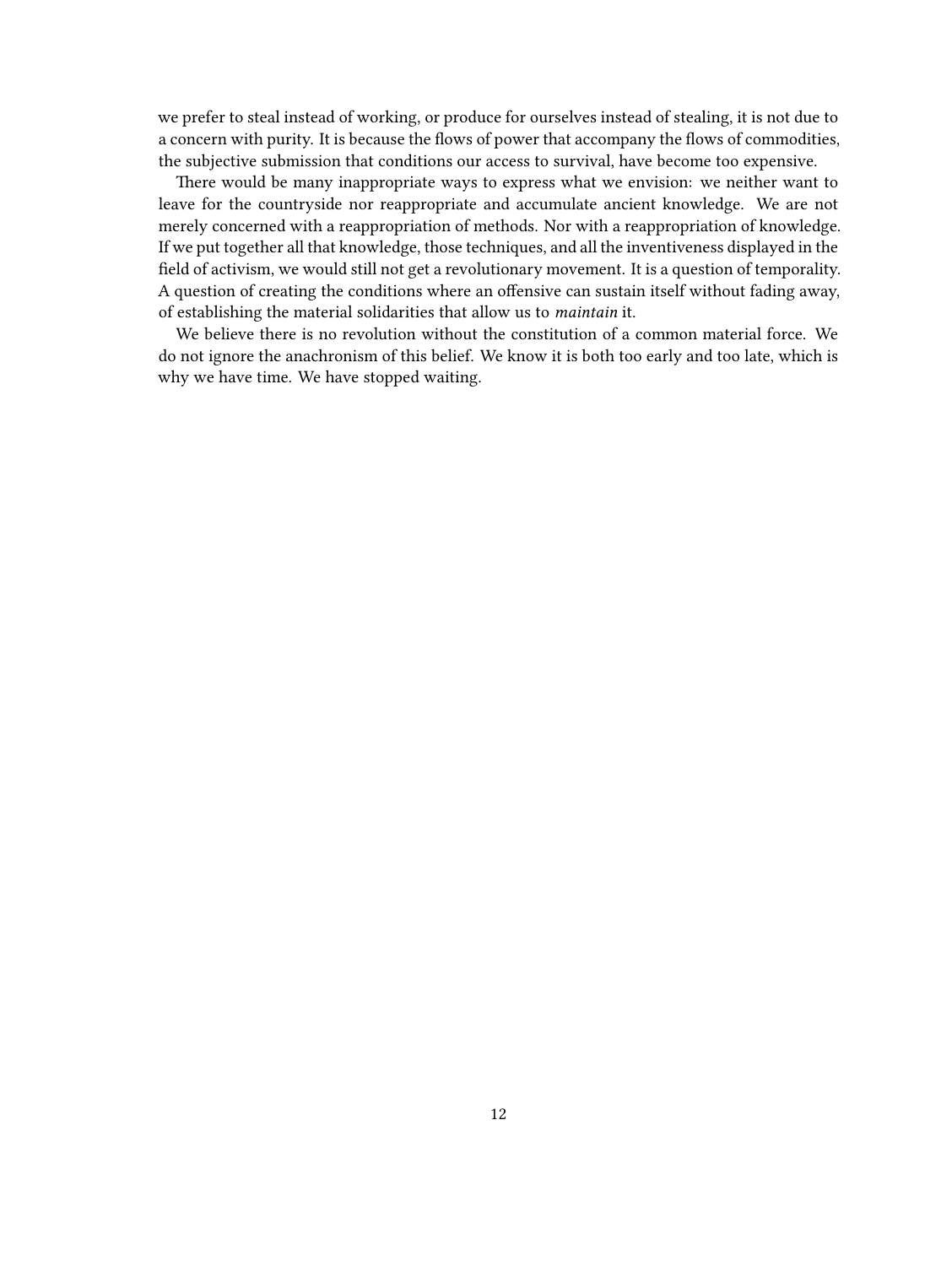### <span id="page-12-0"></span>**Proposition IV**

We set the point of reversal, the way out of the desert, the end of Capital, in the intensity of the link that each person manages to establish between what she thinks and how she lives. Contrary to the upholders of Existential Liberalism, we refuse to view this as a private matter, an individual issue, a question of character. On the contrary, we start from the certainty that this link depends on the construction of shared realms, of placing effective methods in common.

#### <span id="page-12-1"></span>**Scholium**

Every day each person is enjoined to accept that it is naive, out of date, a pure and simple absence of culture to ask about the *link between ideas and actions*. We consider this a symptom. This is nothing but an effect of the Liberal redefinition, so fundamentally modern, of the distinction between the public and the private. Liberalism has put forward the principle that everything must be tolerated, that everything can be thought, *so long as* it is recognized as being without direct consequences to the current structure of society, of its institutions, and of the power of the State. Any idea can be accepted; its expression should even be supported, *so long as* social and state rules are accepted. In other words, the freedom of thought of the private individual must be total, as must be her freedom of expression, in principle; but she must not *desire* the *consequences* of her thought as far as it concerns collective life.

Liberalism may have invented the individual, but it invented her mutilated from the get-go. The Liberal individual, who has never expressed herself better than in the pacifist and civil rights movements of today, is supposed to be attached to her freedom insofar as her freedom does not commit her to anything, and certainly does not try to impose itself upon others. The stupid precept "my freedom ends where that of another begins" is received today as an unassailable truth. Even John Stuart Mill, though one of the essential facilitators of the Liberal conquest, noticed that an unfortunate consequence follows: one is permitted to desire anything, on the sole condition *that it is not desired too intensely*, that it does not go beyond the limits of the private, or in any case beyond those of *public free expression*.

What we call Existential Liberalism is the adherence to a series of facts, which at their core, show an essential propensity toward betrayal. We have become accustomed to functioning at a sort of low gear in which we are relieved of the very idea of betrayal. This emotional lower gear is the guarantee we have accepted for our becoming-adult. Along with, for the most zealous, the mirage of an emotional self-containment as an unassailable ideal. Nevertheless, there is too much to betray for those who decide to keep those promises, no doubt carried since childhood, and which they continue to believe.

Among Liberal tenets is behaving like an owner, even towards your own experiences. This is why not behaving like a Liberal individual means primarily not valuing your properties. Or really another meaning should be given to "properties": not what belongs to me in particular,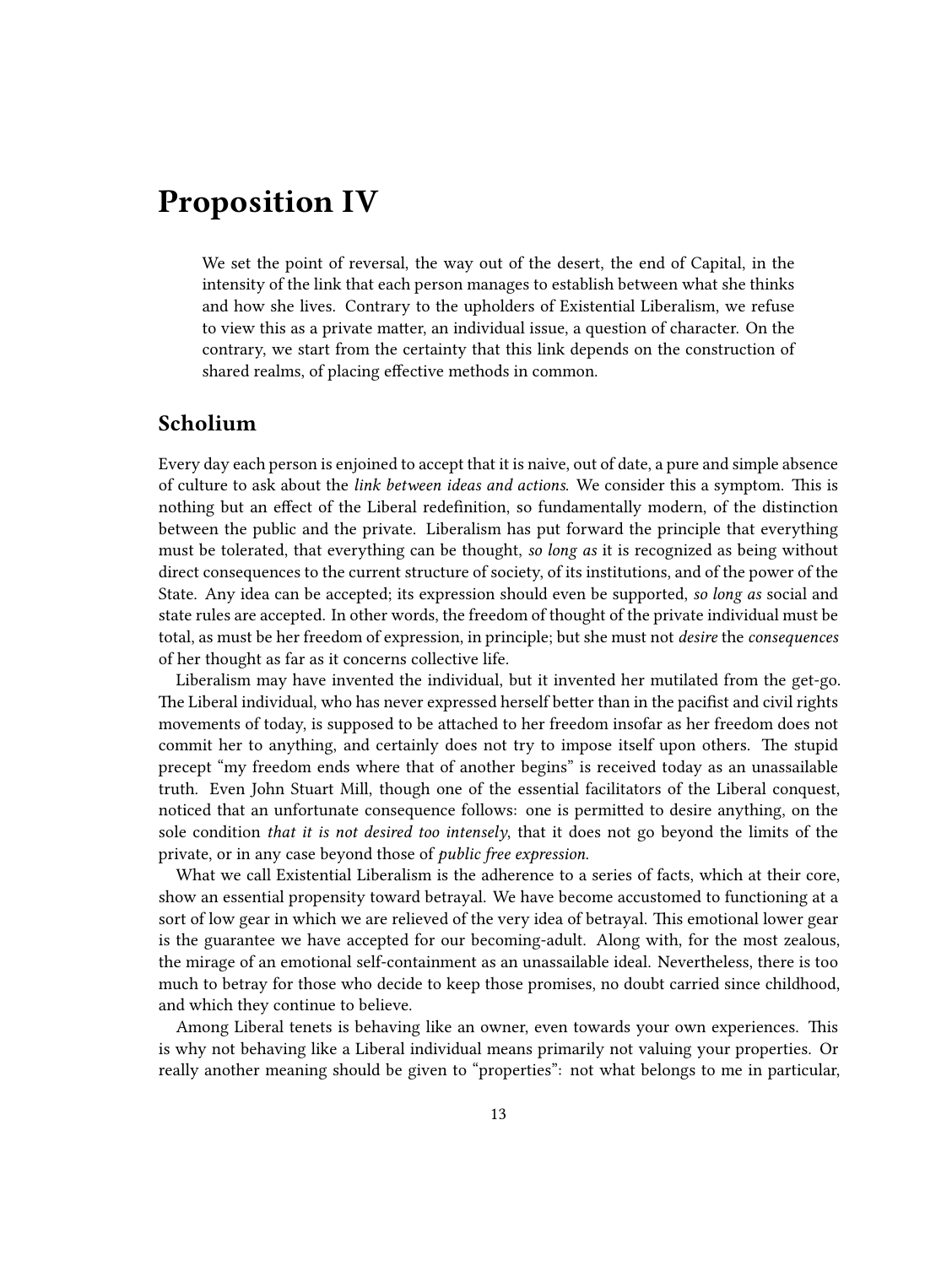but what *connects* me to the world, and what is therefore not reserved for me, has nothing to do with private property, nor with what is supposed to define an identity (the "that's just the way I am," and its confirmation "that's just like you!"). While we reject the idea of individual property, we have nothing against commitments. The question of appropriation or re-appropriation comes down to the question of knowing what is *appropriate* for us, that is to say adequate, in terms of use, in terms of need, in terms of relation to a place, to a moment of the world.

Existential Liberalism is the spontaneous ethics suitable for Social Democracy seen as a political ideal. You will never be a better citizen than when you are capable of renouncing a relation or a struggle in order to maintain your status. It will not always be without suffering, but that is precisely where Existential Liberalism is efficient: it even provides the remedies to the discomforts that it generates. The check to Amnesty International, the fair trade coffee, the demo against the last war, seeing the latest Michael Moore film, are so many non-acts disguised as gestures that will save you. Carry on exactly as usual; that is to say go for a walk in the designated spaces and do your shopping, the same as always. But on top of that, *in addition*, ease your conscience; buy No Logo, boycott Shell. This should be enough to convince you that political action, at bottom, does not require very much, and that you too are capable of *engaging* in it. There is nothing new in this buying and selling of indulgences, but the problem becomes palpable in the prevailing confusion. The invocatory culture of Another World Is Possible leaves little room to speak of ethics beyond consumer etiquette. The increase in the number of environmentalist, humanitarian, and solidarity associations opportunely channels general discontent and thus contributes to the perpetuation of this state of affairs, through personal valorization, official recognition and its first prize of honestly awarded subsidies; the worship, in short, of social usefulness. Above all, no more enemies. At the very most, problems, abuses seen as catastrophes — dangers from which only the mechanisms of power can protect us.

If the obsession of the founders of Liberalism was the neutralization of sects, it is because they united all the subjective elements that had to be banished in order for the modern State to exist. For a sectarian, life is exactly what is required for its particular philosophical truth and how it gets explained — a certain *disposition* toward worldly things and events, a way of not losing sight of what matters. There is an obvious overlap between the appearance of Society (and of its correlate: Economy) and the Liberal redefinition of the public and the private. The sectarian collectivity is, in itself, a threat to what is referred to by the pleonasm Liberal Society. This is due to it being a form of divisive organization. Here lies the nightmare for the founders of the modern State: a section of collectivity detaches itself from the whole, thus ruining the idea of social unity. Two things that Society can't handle: 1) that a thought may be embodied, which is to say that it may have an effect on a person's existence in terms of how she manages her life, or the manner in which she lives, and 2) that this embodiment may be not merely passed on to others, but also shared, *communized*. Any collective experience beyond control will be banally discredited as a so-called sect.

The pervasiveness of the commodity has inserted itself everywhere. This pervasiveness is the most effective instrument for disconnecting *ends* from *means*, to reduce everyday life to a livingspace we are only required *to manage*. Everyday life is what we are supposed to want to return to; the acceptance of a necessary and universal neutralization. It is the ever-growing renunciation of the possibility of an unpostponed joy. As a friend once said, it is the average of all our possible crimes.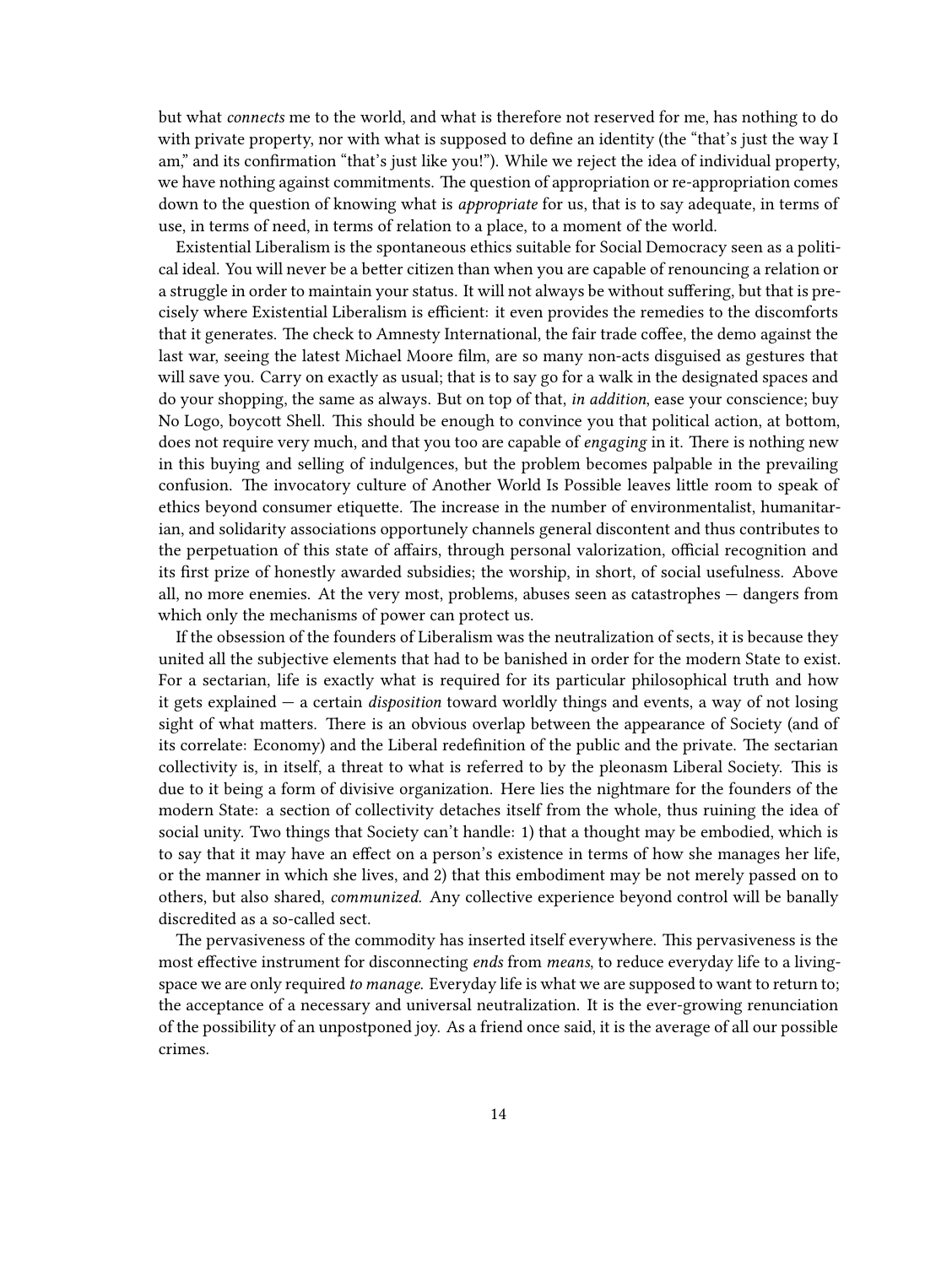Rare are the collectivities that can escape the abyss that waits for them: mashing of the real into an extreme flatness, community as the epitome of average intensity, a slow disintegration clumsily filled with a bunch of banal and falsely sophisticated banter.

Neutralization is an essential characteristic of Liberal Society. Everybody knows the centers of neutralization, where it is required that no emotion stands out, where each person has to *contain* herself, and everybody experiences them as such: businesses (and what isn't a business these days?), night clubs, bowling alleys and golf courses, museums, etc. Since everyone knows what these places are about, the real question is to know why  $-$  despite that  $-$  they can still be so popular. Why wish for, always and above all, that nothing happens that might provoke stirrings that go too deep? Out of habit? Because of despair? Because of cynicism? Or else: because you can feel the delight of being somewhere while not being there, of being there while being *essentially* somewhere else; because what we are at base would be preserved to the point of no longer even having to exist.

These are so-called ethical questions which must of course be asked and above all, they are those that we find at the very heart of the political: how to respond to emotional neutralization and to the potential effects of decisive thoughts? And also: how do modern societies work with these neutralizations, or rather, how are they made into essential cogs in its continual functioning? How does the material effectiveness of the empire relate to our predisposition toward giving up, regardless of our collective experiences?

The acceptance of these neutralizations can of course go hand in hand with great creative efforts. You can experiment up to the point of madness, on condition that you are a single creator, and that you produce the proof of this singularity in public (your works). You can still know what the stirrings are, but only on condition that you experience them alone, and that you are limited to passing them on indirectly. You will thereby be recognized as an artist or as a thinker, and, perhaps if you are *politically engaged*, you will be able to toss as many bottles into the ocean as you like, with the clear conscience of one who sees farther and who has warned others.

Like many, we have experienced that emotions stuck *internally* turn out badly: they can even turn into *symptoms*. The rigidities we observe in ourselves come from the partitions that every person believes herself obliged to put up in order to define her own limits, and to contain within her self what must not burst forth. When, for some reason or other, these partitions happen to crack and break, then things come up that might be unpleasant, which may even appear frightful — but it is a fright capable of freeing us from fear. Calling into question both our individual limits and the borders drawn by civilization can be a life-saver. The existence of any real community necessitates a certain physical danger: when emotions and thoughts are no longer ascribable to any one person, when interactions are recovered in which feelings, ideas, impressions, and emotions are exchanged carelessly. It must be understood that community per se is not the solution: it is its disappearance, everywhere and always, *that is the problem*.

We do not perceive humans to be isolated from each other or from the other beings of this world; we see them bound by multiple connections that we have learned to deny. This denial allows the blocking of emotional exchanges through which these multiple connections are experienced. This blockage, in turn, is necessary to make us accustomed to the most neutral, the most lifeless, the most average feelings; that which makes us long for vacations, lunch-breaks, or evenings out as a godsend — that is to say something just as neutral, average, and lifeless but freely chosen. The imperial order, which is particularly Westernized, is nourished through this boredom.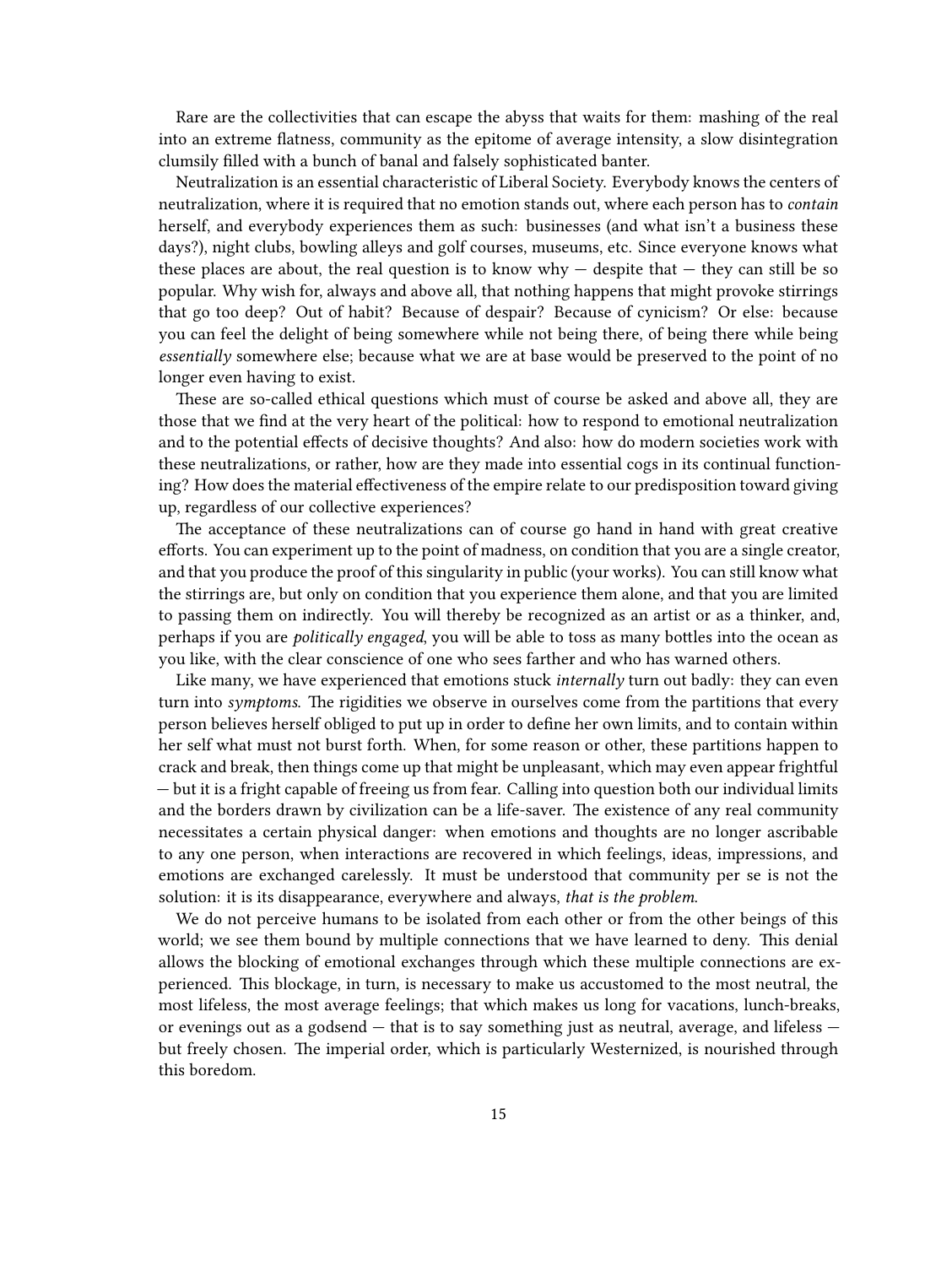We will be told: by advocating the experience of sharing intense emotions, you go against what living beings require to live, namely gentleness and calm — quite expensive these days, like any scarce commodity. If what is meant by this is that our point of view is incompatible with authorized leisure, then even winter sports junkies might admit that it would be no great loss to see all ski resorts burn and to return that environment to the marmots. On the other hand, we have nothing against the gentleness that any living being, as a living being, carries within itself. "It might be that living is a gentle thing." Any blade of grass knows this better than all the citizens of the world.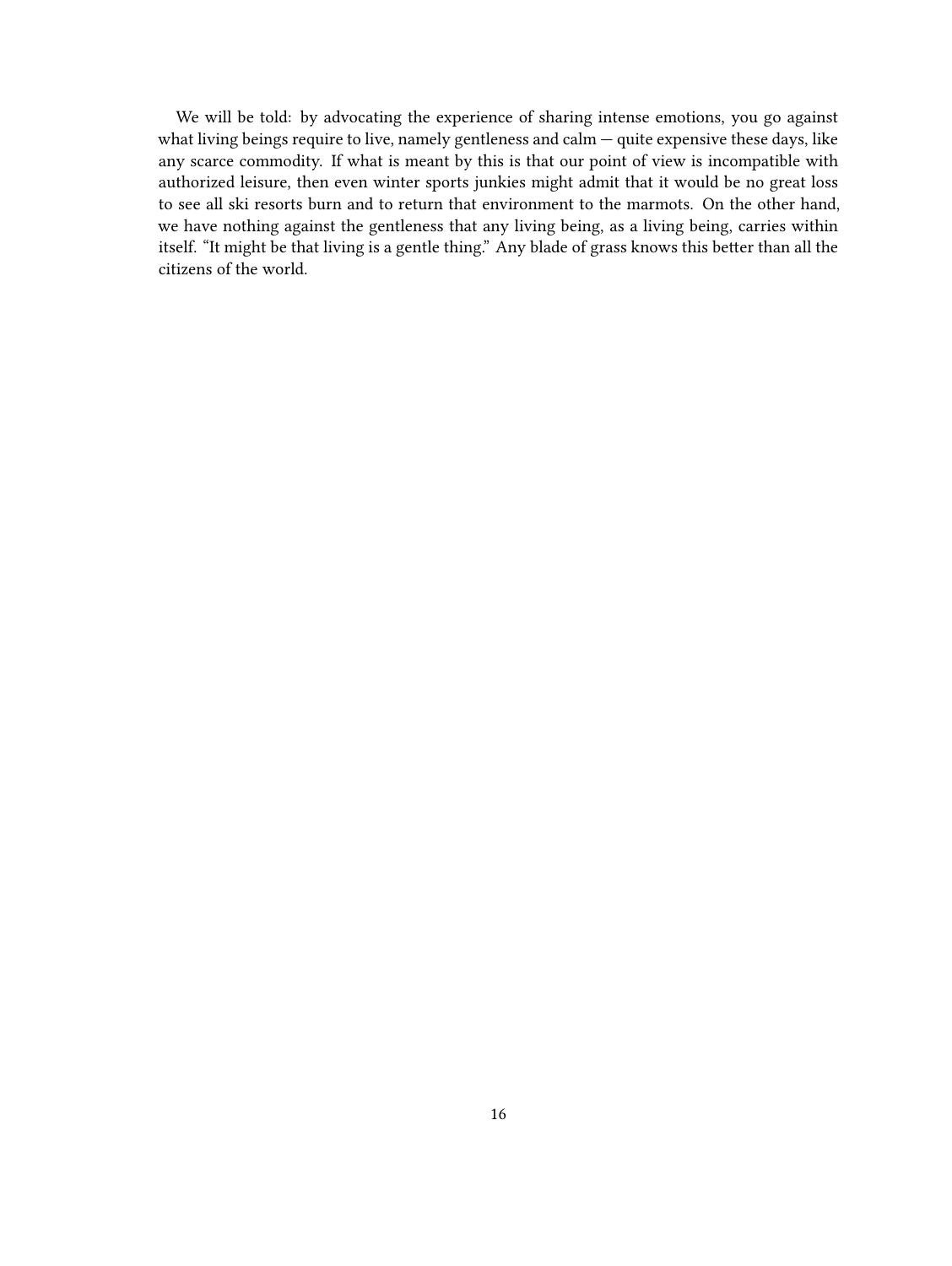### <span id="page-16-0"></span>**Proposition V**

To any moral preoccupation, to any concern for purity, we substitute the collective elaboration of a *strategy*. Only that which impedes the increase of our strength is bad. It follows from this resolution that economics and politics are no longer distinguishable. We are not afraid of forming gangs; and can only laugh at those who will decry us as a mafia.

#### <span id="page-16-1"></span>**Scholium**

We have been sold this lie: that what is most particular to us is what *distinguishes* us from the common. We experience the contrary: every singularity is felt in the *manner* and in the *intensity* with which a being brings into existence something common.

At root it is here that we begin, where we find each other. What is most singular in us calls to be shared.

But we note this: not only is what we have to share obviously incompatible with the dominant order, but this order strives to track down any kind of sharing for which it does not lay down the rules. For instance, the barracks, the hospital, the prison, the asylum, and the retirement home are the only forms of collective living allowed in the metropole. The *normal* condition is the isolation of everyone in their private cubicle. This is where they return endlessly, however strong the repulsion they feel, however great the encounters they make elsewhere.

We have known these conditions of existence, and we will never return to them. They weaken us too much. Make us too vulnerable. Make us waste away.

Isolation, in primal cultures, was the harshest sentence that could be passed on a member of the community. It is now the common condition. The rest of the disaster follows logically. It is on account of this narrow idea that everybody has of their own home that makes it seem natural to leave the street to the police. The world could not have been made so uninhabitable, nor sociality so controlled — from malls to bars, from boardrooms to backrooms — had not everyone been previously granted the shelter of private space.

In running away from conditions of existence that mutilate us, we found squats; or rather, the international squat *scene*. In this constellation of occupied spaces where, despite many limits, it is possible to experiment with forms of collective assembly outside of control, we have known an increase of power. We have organized ourselves for elementary survival: scrounging, theft, collective work, common meals, sharing of skills, equipment, loving inclinations — and we have found forms of political expression: concerts, demos, direct actions, sabotage, leaflets.

Then, little by little, we have seen our surroundings turn into a *milieu* and from a milieu into a *scene*. We have seen the enactment of a moral code replace the elaboration of a strategy. We have seen norms solidify, reputations develop, metaphors begin to *function*; and everything become so *predictable*. The collective adventure turned into a gloomy cohabitation. A hostile tolerance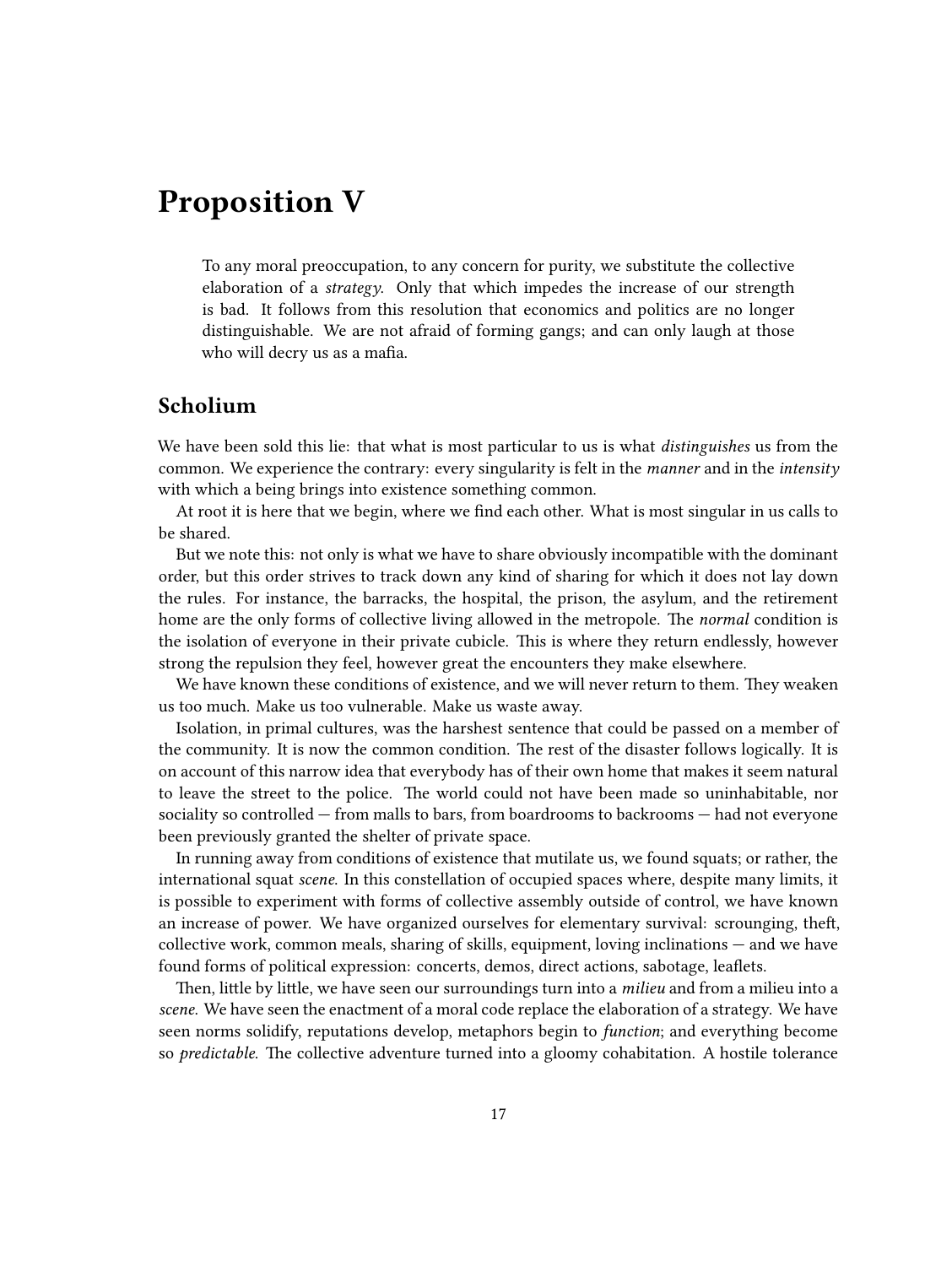grasped all relations. *We adapted*. And in the end what was believed to be a counter-world amounted to nothing but a reflection of the dominant world: the same games of personal valorization in the realm of theft, fights, political or radical correction — the same sordid liberalism in emotional life, the same spats over access and territory, the same split between everyday life and political activity, the same identity paranoia. And for the luckiest, the luxury of periodically fleeing from their local poverty by introducing it elsewhere, someplace still exotic.

We do not impute these weaknesses to the squat form. We neither deny nor desert it. We say that squatting will only make sense again for us on the condition that we clarify the basis of the sharing we engage in. In the squat, like anywhere else, the collective creation of a strategy is the only alternative to retreating into an identity, either through assimilation or the ghetto.

On the subject of strategy, we have learned all the lessons from the tradition of the defeated. We remember the beginnings of the labor movement. The lessons are near to us.

Because what was put into practice in its initial phase relates *directly* to how we are living, to what we want to put into practice today. The building up of what was to be in *force* called the labor movement first rested on the sharing of criminal practices. The secret strike funds, the acts of sabotage, the secret societies, the class violence, the first forms of unemployment insurance seen in the recovery of individual clearheadedness, that were developed with the consciousness of their illegal and antagonistic nature.

In the United States the overlap between forms of workers' organization and organized crime is most tangible. The power of the American proletarians at the beginning of the industrial era stemmed from the development, within the community of workers, of a force of destruction and retaliation against Capital, as well as from the existence of clandestine solidarities. The perpetual transposition of worker into criminal called for systematic control: the moralization against any form of autonomous organization. Anything that went beyond the ideal of the honest worker was marginalized as gangsterism. Ultimately, there was the mafia on the one hand and the unions on the other, both products of a reciprocal amputation.

In Europe, the integration of workers' organizations into the state management apparatus the foundation of social democracy — was paid for with the renunciation of the least ability to be a nuisance. Here too the emergence of the labor movement was a matter of material solidarities, of an urgent need for communism. The *Maisons du Peuple* were the last refuges for this confusion between the need for immediate communization and the strategic requirements of a practical implementation of the revolutionary process. The labor movement then developed as a progressive separation between the co-operative current, an economic niche cut off from its strategic *raison d'être*, and the political and union forms working on the terrain of electoralism or joint management. It is from the abandonment of any secessionist aim that this absurdity was born: the Left. The climax is reached when unionists denounce any resort to violence, loudly proclaiming to all who wish to hear it, that they will collaborate with the cops to control rioters.

The recent increase of policing functions of the State proves only this: that Western societies have lost all ability to cohere. They are only able to manage their inexorable decay. That is to say, essentially, to prevent any *re-*consolidation, to crush anyone who stands out. Anyone who deserts. Anyone who gets out of line.

But there is nothing to be done. The condition of inner ruin of these societies allows an increasing number of cracks to appear. The continual renovation of appearances can achieve nothing: there, worlds form. Squats, communes, groupuscules, barrios, all try to extract themselves from capitalist desolation. Most often these attempts come to nothing or die from autarky, for lack of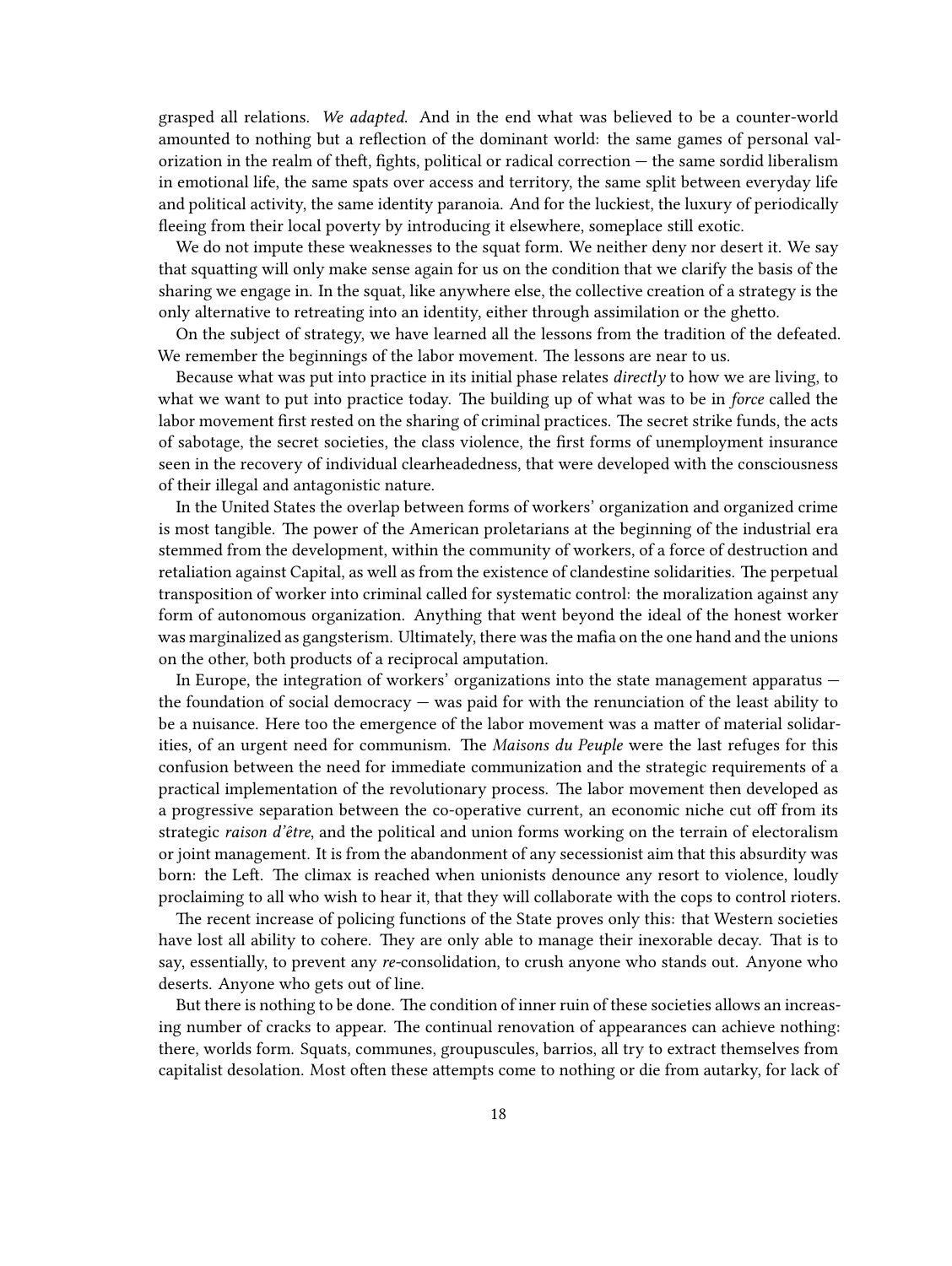having established contacts, appropriate solidarities. Also for lack of conceiving of themselves as full-time partisans in the Global Civil War.

But all of these attempted re-consolidations are still nothing compared to *mass* desire, with the constantly deferred desire *to drop out*. To leave.

In ten years, between two censuses, a hundred thousand people have *disappeared* in Great Britain. They have boarded a truck, bought a ticket, dropped acid, or gone underground. They have disaffiliated. They have left.

We would have liked, in our disaffiliation, to have had a place to rejoin, a side to take, a road to follow.

Many who leave get lost. And never arrive.

Our strategy is therefore the following: to establish and maintain a series of centers of desertion, of poles of secession, of rallying points. For runaways. For those who leave. A series of places where we can escape from the influence of a civilization that is headed for the abyss.

It is a matter of giving ourselves the means, of finding the methods whereby all those questions can be resolved; questions which, when addressed separately, can drive us to depression. How to dissolve the dependencies that weaken us? How to organize ourselves so we no longer have to work? How to settle beyond the toxicity of the metropole without going Back To Nature? How to shut down nuclear plants? How not to be *forced* to resort to psychiatric pulverization when a friend goes mad; or to the crude remedies of mechanistic medicine when she falls ill? How to live together without mutual suppression? How to take in the death of a comrade? How to ruin Empire?

We know our weaknesses: we were born and we have grown up in pacified societies, dissolved. We have not had the opportunity to acquire the strength that moments of intense collective confrontation can provide. Nor the knowledge that is linked to them. We have a political education to develop together. A theoretical and practical education.

For this, we need locations. Places where we can organizes ourselves, where we can share and develop the required techniques. Where we can learn to handle all that may prove necessary. Where we can co-operate. Had it not renounced any political perspective, the experimentations of the Bauhaus, with all the materiality and the rigor it contained, would evoke the idea that we can create for ourselves space-times dedicated to the transmission of knowledge and experience. The Black Panthers equipped themselves with such places, to which they added their politicomilitary capacity, the ten thousand free lunches they distributed every day, and their autonomous press. Before long, they formed a threat so tangible to Power that the Feds had to be sent in to massacre them.

Whoever constitutes themselves as a *force* knows that they become partisans of the global course of hostilities. The question of the resort to or the renunciation of what is called violence does not arise in such a partisan. And pacifism appears as a supplementary weapon in the service of Empire, along with the contingents of riot police and journalists. The considerations that concern us are the conditions of the asymmetrical conflict which has been imposed on us; we must consider the modes of appearance and disappearance suitable for each of our practices. The demonstration, the action with our faces unmasked, the indignant protest: these are all unsuitable forms of struggle against the current regime of domination. They even reinforce it, feeding up-to-date information into the systems of control. It would seem to be judicious, in any case, given that the flakiness of contemporary subjectivity extends even to our leaders (but also from the perspective of a lachrymose pathos in which we have succeeded in burying the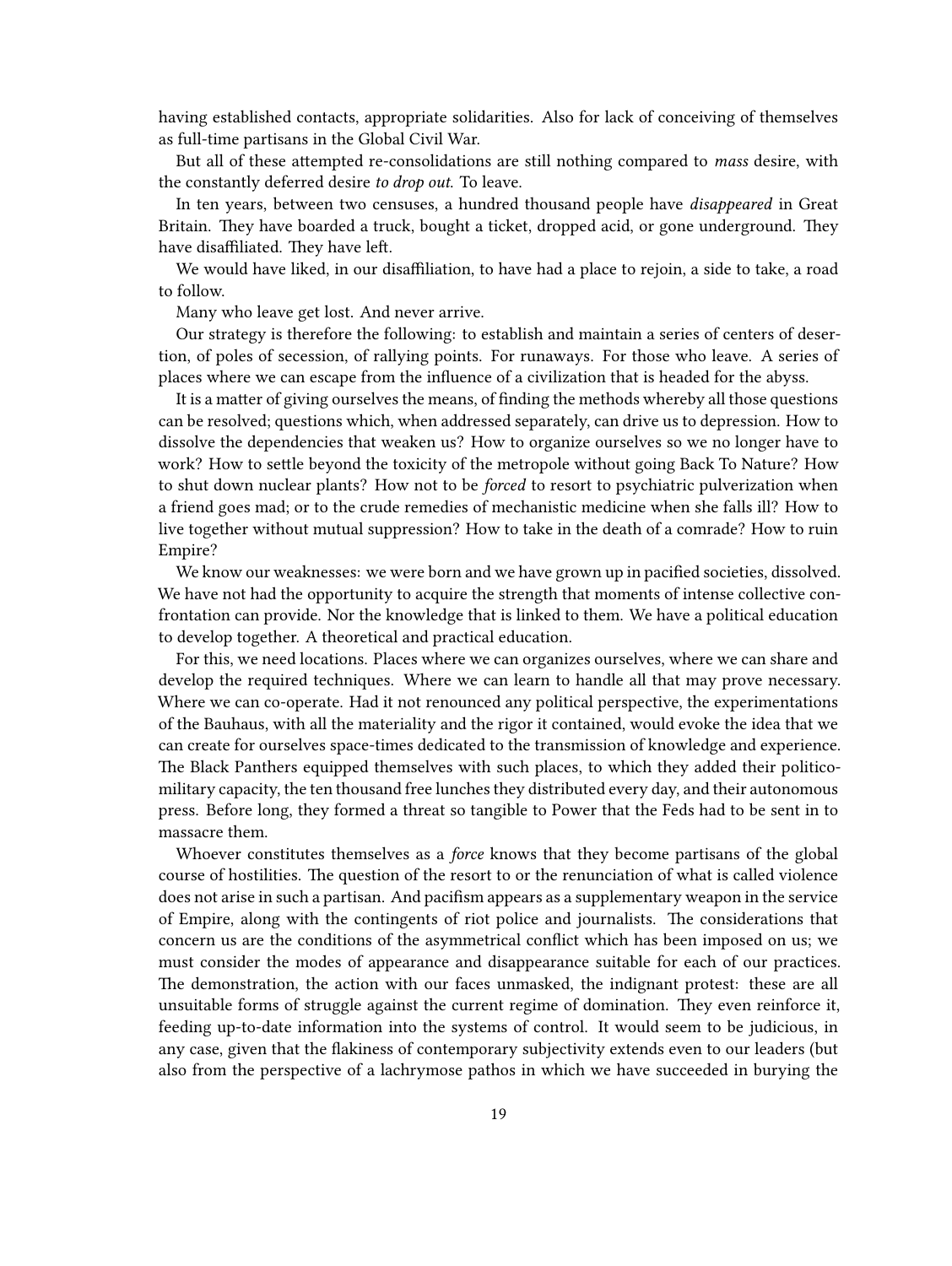least important citizen), to attack the material devices rather than the men that give them a face. This is for purely strategic considerations. Therefore, we must turn to the forms of operation distinctive to all guerrillas: anonymous sabotage, unclaimed actions, recourse to easily copied techniques, targeted counter-attacks.

This is not a *moral* question about the manner with which we provide ourselves with the means to live and fight, but a *tactical* question of the means we give ourselves and the *use* we make of them.

"The expression of capitalism in our lives is sadness," a friend once said.

The point now is to establish the material conditions for a shared receptivity toward pleasure.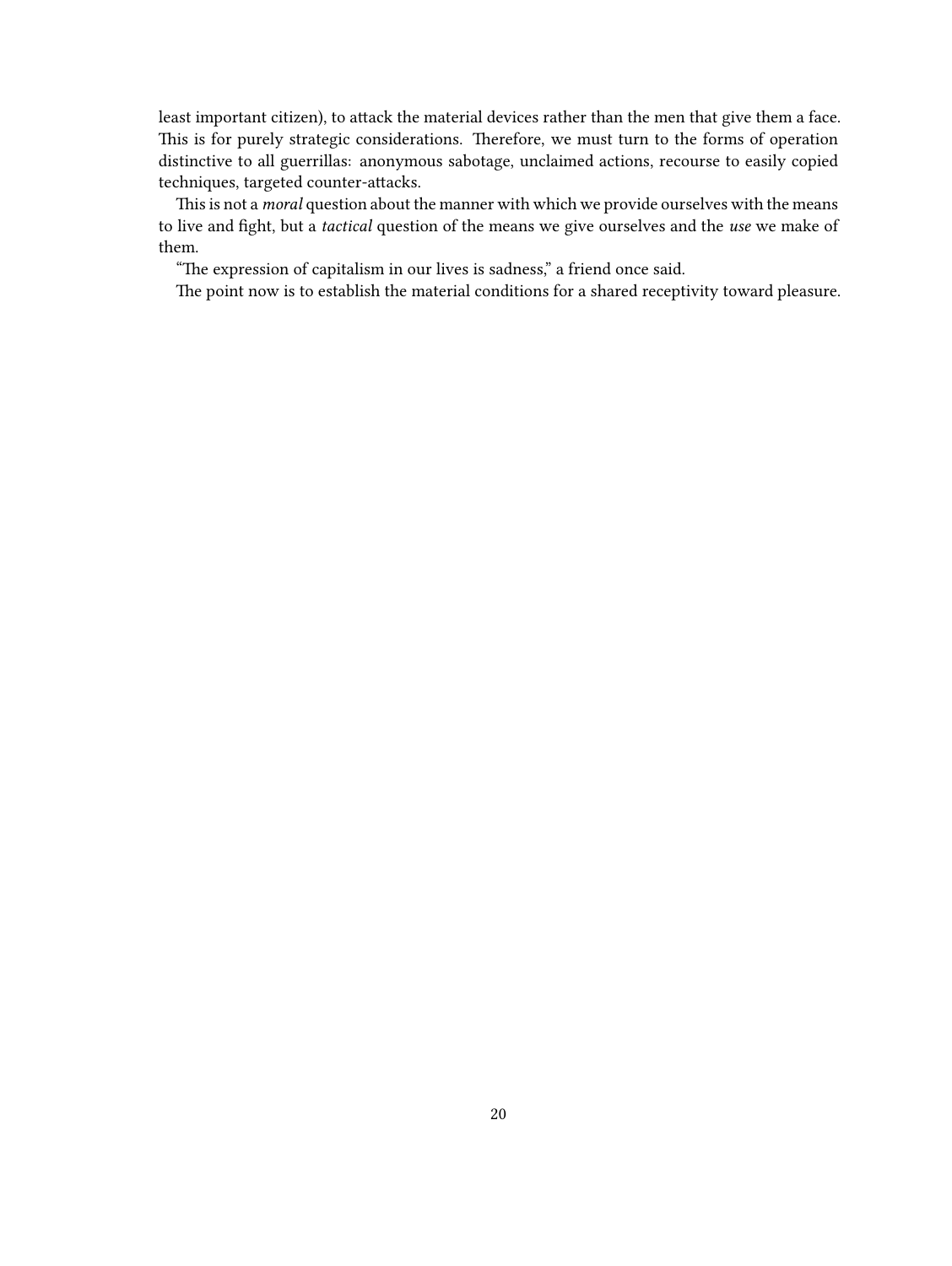### <span id="page-20-0"></span>**Proposition VI**

On the one hand, we want to live communism; on the other, to spread anarchy.

### <span id="page-20-1"></span>**Scholium**

We are living through times of the most extreme separation. The depressing normality of the metropole, its lonely crowds, expresses the impossible utopia of a society composed of atoms.

The most extreme separation reveals the sense of the word *communism*.

Communism is not a political or economic system. Communism can manage without Marx. Communism doesn't give a damn about the USSR. And we cannot explain the fact that every decade for the past fifty years some have pretended to rediscover Stalin's crimes, crying "look at what communism is!" if they did not have the feeling that in reality everything pushes us there.

The only argument that ever stood against communism was that we did not *need* it. And certainly, until recently and here and there, as limited as they were, there were still things, languages, thoughts, and places that were shared and that endured; at least enough of them not to fade away. There were worlds, and they were inhabited. The refusal to think about, the refusal to bring up, the *question* of communism had practical arguments. Those have been swept away. The '80s, *as much as they endure*, remain the traumatic point of reference of this ultimate purge. Since then all social relations have become suffering. To the point of rendering preferable any anesthesia, any isolation. In a sense, by the very excess of its triumph, Existential Liberalism is what is driving us to the brink of communism.

The communist question is about figuring out our relationship to the world, to other beings, to ourselves. It concerns the elaboration of the interplay between different worlds, about the *communication* between them. Not about the unification of global space, but about the *institution of what is perceptible*, that is to say the plurality of worlds. In that sense communism is not the extinction of all conflict; it does not describe a final condition of society after everything has been said and done. For it is also through conflict that worlds interact. "In bourgeois society, where the differences between men are only differences that do not relate to Man himself, it is precisely the true differences, the differences of quality that are not retained. The communist does not want to create a collective soul. He wants to create a society where false differences are eliminated. And those false differences being eliminated, all their possibilities open to true differences." Thus spoke an old friend.

It is obvious, as they claim, that the question of what suits me, of what I need, of what makes up my world has been reduced to the legally enforced fiction of private property, of what belongs to me, of what is mine. Something belongs to me insofar as it joins the realm of my usage — not by virtue of any juridical title. Ultimately, private property has no other reality than the forces that protect it. So the question of communism is, on one hand, to do away with the police, and on the other, to elaborate modes of sharing and *uses*, among those who live with each other. It is the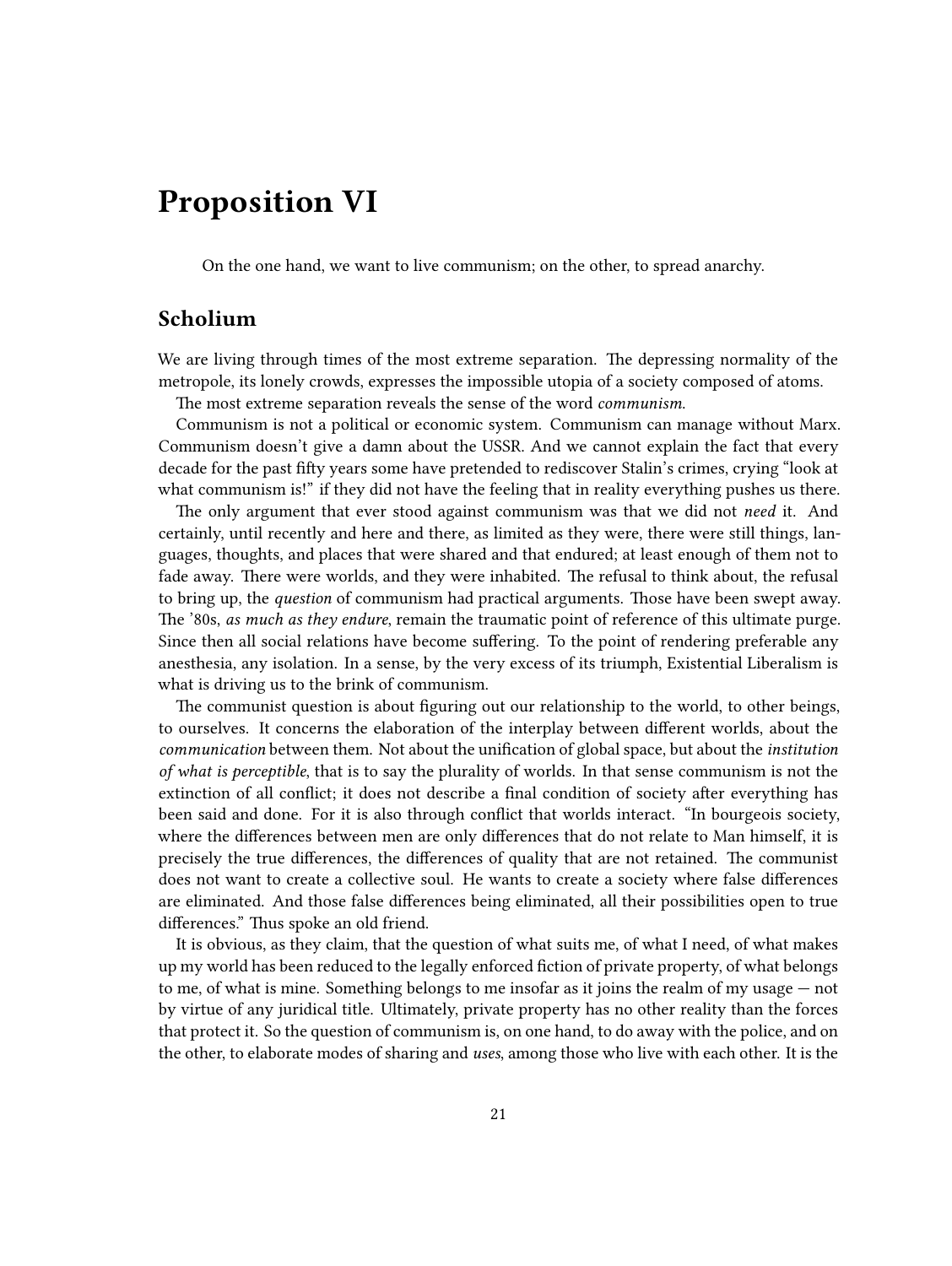question that is avoided everyday with "give me a break!" and "whatever, dude!" Communism of course is not given. It has to be considered, it has to be *made*. Almost everything that opposes it boils down to an expression of exhaustion: "But you'll never make it… It can't work… Humans are what they are… And it's already hard enough to live your own life… Energy is finite; we can't do everything." But exhaustion is not an argument. It is a condition.

So communism starts from the experience of sharing. First, from the sharing of our needs. Needs are not what capitalist rule has accustomed us to. *Needs are never about needing things without at the same time needing worlds.* Each of our needs links us, beyond all shame, to everyone who experiences that link. *Need* is just the name of the relationship through which a particular perceiving being gives meaning to such or such an element of its world. That is why those who have no worlds — metropolitan subjectivities for instance — have nothing but whims. And that is why capitalism, although it satisfies the need for things like nothing else, only spreads universal dissatisfaction: in order for it to do so it has to destroy worlds.

By communism we mean *a certain discipline of paying attention*.

The practice of communism, as we live it, we call The Party. When we overcome an obstacle together or when we reach a higher level of sharing, we say that we are "building the Party." Certainly others, unknown to us at present, are building the Party elsewhere. This call is addressed to them. No experience of communism at the present time can survive without getting organized, tying oneself to others, taking sides in crises, waging war. "For the oases that dispense life are wiped out when we seek refuge in them."

As we understand it, the process of instituting communism can only take the form of a collection of *acts of communization*, of making common such-and-such space, such-and-such contraption, such and-such knowledge. That is to say, the elaboration of the mode of sharing that attaches to them. Insurrection itself is merely an accelerator, a decisive moment in this process. As we intend it, the Party is not an organization — where everything becomes insubstantial by dint of transparency, and it is not a family — where everything smells like a con by dint of opacity.

The Party is a collection of places, infrastructures, communized methods, and the dreams, bodies, murmurs, thoughts, desires that circulate among those places; the *use* of those methods, the *sharing* of those infrastructures.

The notion of the Party responds to the necessity of a minimal formalization, which makes us accessible as well as allowing us to remain invisible. It belongs to the communist way that we explain to ourselves, to formulate the basis of our sharing. So that the most recent arrival is, at the very least, the equal of the eldest.

Looking closer at it, the Party could be nothing but this: the formation of intuition as a force. The deployment of an archipelago of worlds. What would a political force be, under Empire, that didn't have its farms, its schools, its arms, its medicines, its collective houses, its editing desks, its printing presses, its delivery vans, and its bridgeheads in the metropole? It appears more and more absurd that some of us still have to work for Capital — aside from the usual work of infiltration of course.

The offensive power of the Party derives from the fact that it is also a power of production; however, in essence, those relationships are *only incidentally* relationships of production.

In the final analysis, capitalism consists of nothing more than a reduction of all relations into relations of production. From business to the family, consumption itself appears as another episode in the general production, the production *of society*.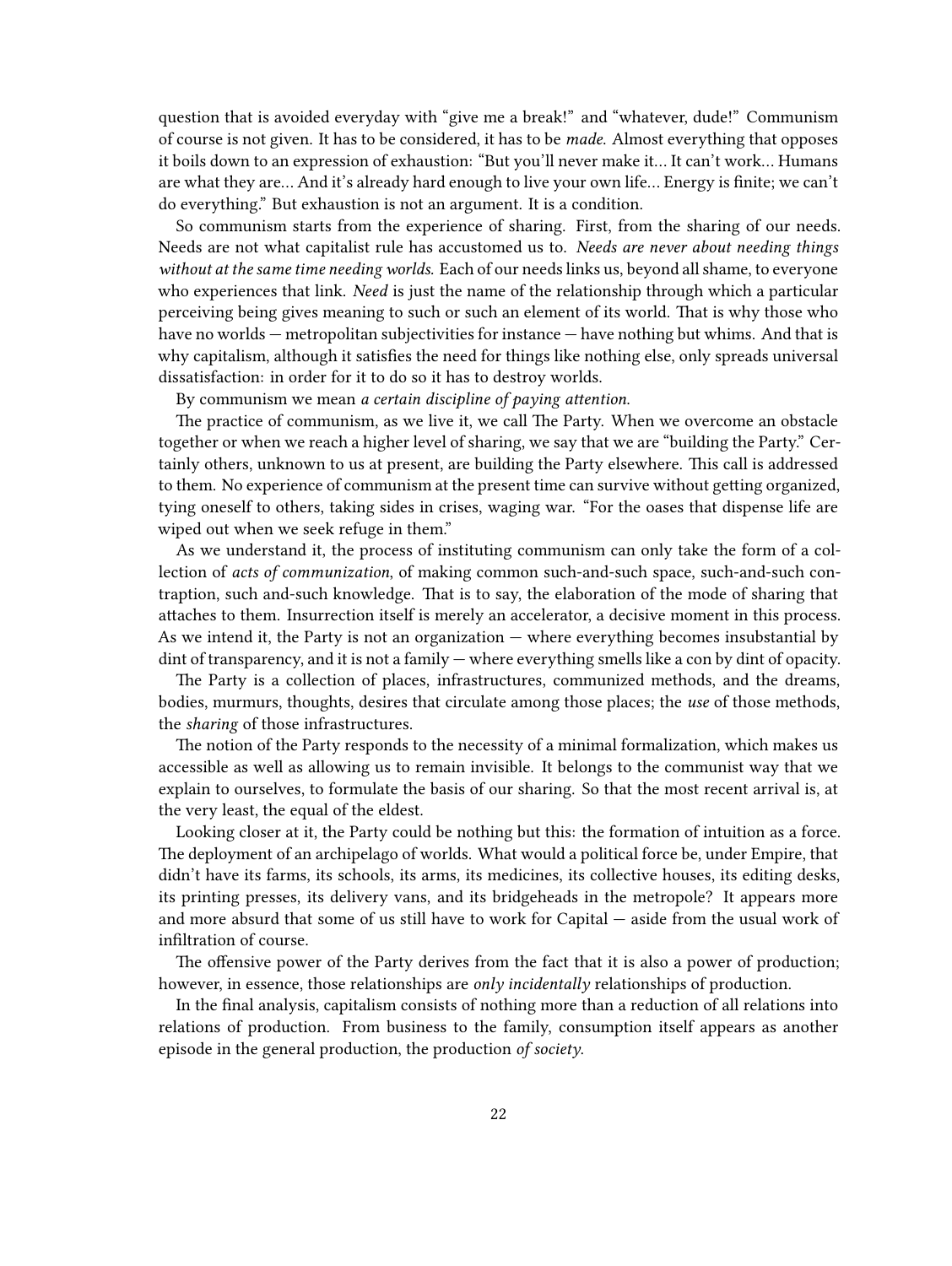The overthrowing of capitalism will come from those who are able to create the conditions for *other types of relations*.

Therefore the communism we are talking about is the exact opposite of what has been historically termed "communism," which was mostly nothing but socialism, a form of monopolist state capitalism.

Communism is not made throught the expansion of *new relations of production, but rather in their abolition*.

Not having relations of production within our milieu or among ourselves means never letting the search for results become more important than paying attention to the process, bankrupting all conventions of value, and watching that we do not disconnect affection and co-operation.

Being attentive to worlds, to their perceptible configurations, is exactly what renders the isolation of something like *relations of production* impossible. In the places we open, around the means we share, it is this favor that we seek, that we experience. To name this experience, we often hear about everything being *free*. Instead of *free*, we prefer to speak of communism — for we cannot possibly forget what the *practice* of this *freedom* implies in terms of organization, and in the short term, of political antagonism.

So, the construction of the Party, in its most visible aspect, consists of the sharing or communization of what we have at our disposal. Communizing a place means this: setting free its use, and on the basis of this liberation, experimenting with refined, intensified, and complexified relations. If private property is essentially the discretionary power of depriving any person of the use of the possessed thing, communization can only mean depriving the agents of Empire of that possession.

From every side we oppose the extortion of having to choose between the offensive and the constructive, negativity and positivity, life and survival, war and the everyday. We will not respond to it. We understand only too well how this dismembering alternative splits and re-splits all existing collectives. For a force which is deployed, it is impossible to say if the annihilation of a device that harms it is a constructive or offensive matter, if achieving dietary or medical autonomy constitutes an act of war or subtraction. There are circumstances, like in a riot, in which the ability to heal our comrades considerably augments our ability to wreak havoc. Who can say that arming ourselves would not be part of the material constitution of a collectivity? When we agree on a common strategy, there is no choice between the offensive and the constructive; obviously there exists, in every situation, what increases our power and what harms it, what is opportune and what is not. And when the evidence is lacking, there is discussion, and in the worst case, there is gambling.

In a general way, we do not see how anything else but a force, a reality able to *survive* the total dislocation of capitalism could truly attack it, up to the very moment of its dislocation.

When that moment comes, it will be a matter of actually turning the generalized social collapse to our advantage, to transform a collapse (like the Argentine or the Soviet) into a revolutionary situation. Those who pretend to separate material autonomy from the sabotage of the Imperial machine show that they want neither.

It is not an objection against communism that the greatest experiment of sharing in the recent past was the phenomenon of the Spanish anarchist movement between 1868 and 1939.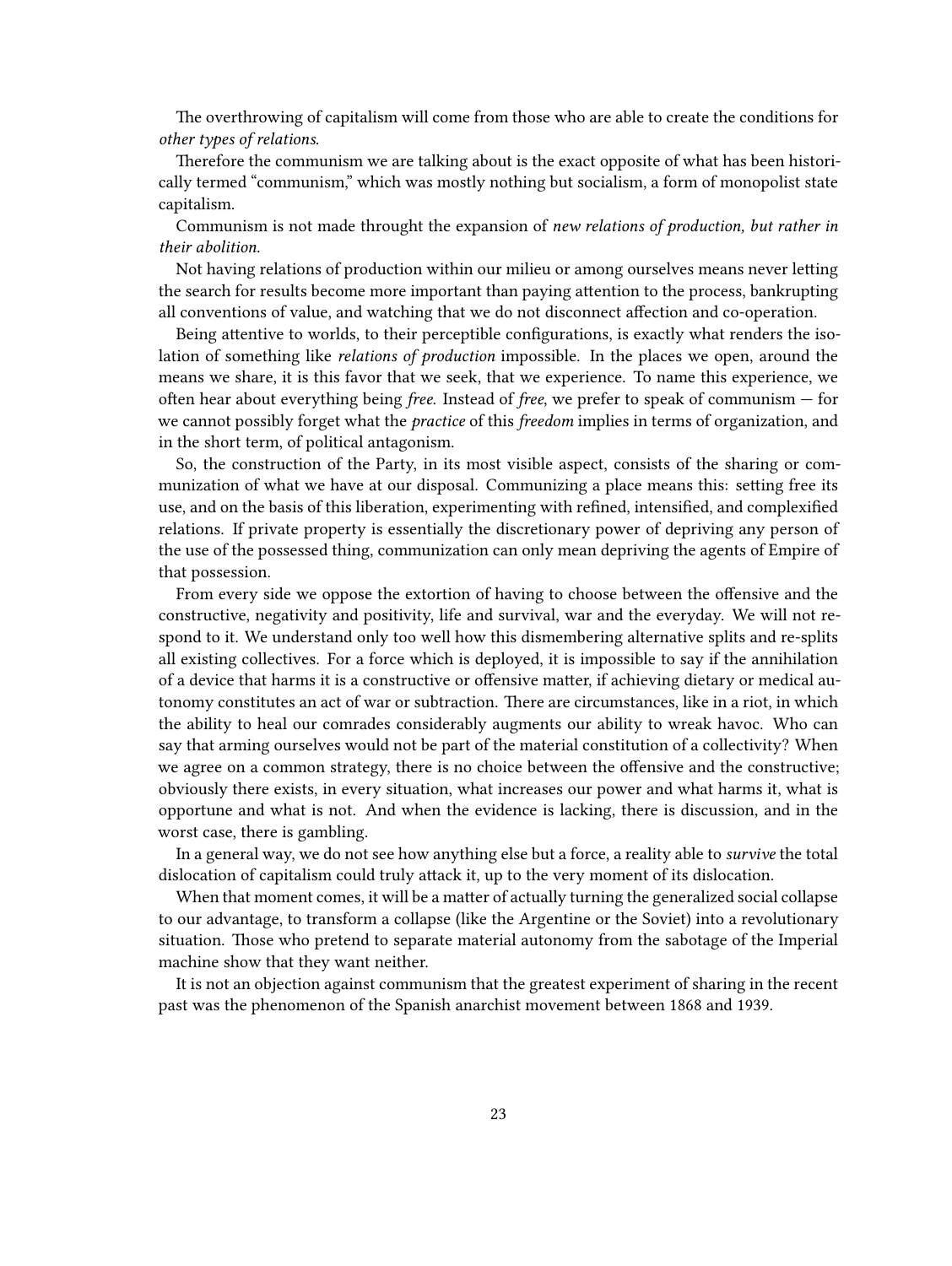### <span id="page-23-0"></span>**Proposition VII**

Communism is possible at every moment. To date what we call History is nothing but a set of roundabout means invented by humans to avert it. The fact that this History has for a good century now come down to nothing but a varied accumulation of disasters shows how the communist question can no longer be put off. In turn it is this deferment that we cannot postpone.

#### <span id="page-23-1"></span>**Scholium**

"But what do you actually want? What are you proposing?" This kind of question may appear to be innocent. But unfortunately these are not questions. They are *operational issues*.

Referring to every We that expresses itself to an unfamiliar You means first warding off the threat that this We somehow names me, that this We *passes through me*. Thereby constituting the one who merely *writes down* particular terms — that cannot be attributed to anyone — as their owner. So, in the methodical organization of the currently dominant separation, terms are allowed to circulate only on condition that they can show proof of an owner, of an *author*. Without which they risk being in the *public domain*, and only that which is expressed by Them is permitted anonymous diffusion.

And then there is this mystification: that caught in the course of a world that displeases us, there would be proposals to make, alternatives to find. That we could, in other words, extricate ourselves from the situation we've been put in, by discussing it in a dispassionate manner, with reasonable people.

But no, there is nothing apart from the situation. There is no outside to the Global Civil War. We are irremediably *there*.

All we can do is elaborate a strategy. Share an analysis of the situation and elaborate a strategy within it. This is the only possible revolutionary We: a practical We, open and diffuse, of whoever acts along the same lines.

As we write this, in August 2003, we can say that we face the greatest offensive of Capital of the last twenty years. Anti-terrorism and the abolition of the last gains of the defunct labor movement have created the prevailing mood of a population in lockstep. Never have the managers of society known so well from which obstacles they are emancipated and which means they hold. They know, for instance, that the planetary lower middle-class that currently (and from now on) lives in the metropole is too disarmed to offer the slightest resistance to its programmed annihilation. Just as they know that from now on the counter-revolution they lead is inscribed in millions of tons of concrete, in the architecture of so many *new towns*. In the longer term it seems that the plan of Capital is to separate out a network of high-security zones on a global scale, continuously linked up with each other, and where the process of capitalist valorization would encompass all the expressions of life in a perpetual and unhindered way. This Imperial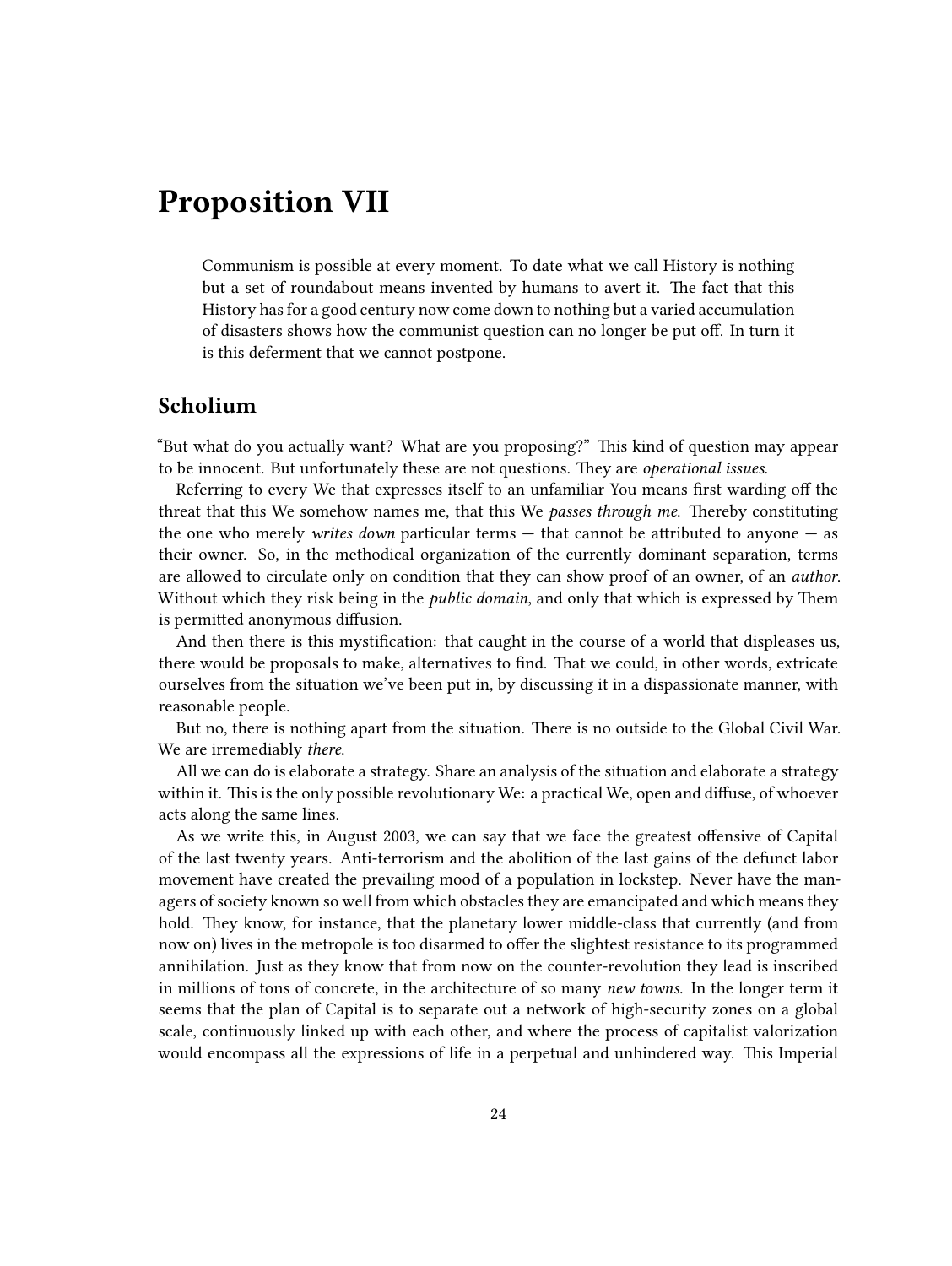comfort zone, comprised of deterritorialized citizens, would form a kind of policed continuum where a more or less constant level of control would prevail, politically as well as biometrically. As they advance the process of its pacification, the rest of the world could then flourish as a foil and, at the same time, as a gigantic Outside to civilize. The savage experiments of forced cohabitation between hostile enclaves as it has been taking place for decades in Israel would be the model of social management to come. We do not doubt that the real issue for Capital in all this is to reconstitute society *in its own image* from the ground up. No matter what form, and however high the price.

We have seen with Argentina that the economic collapse of a whole country was not, from Capital's point of view, too high a price to pay.

In this context we are allied with all those who feel the *tactical* necessity of these three campaigns:

- 1. To prevent, by any and all means, the recomposition of the Left.
- 2. To advance, from natural disaster to social movement, the process of communization, the construction of the Party.
- 3. To bring secession right into the vital sectors of the Imperial machine.

1. Periodically the Left is routed. We enjoy it, but it is not enough. We want its rout to be definitive. Irremediable. May the specter of a reconcilable opposition never again arise to cloud the minds of those who *know* themselves to be incompatible with capitalist functions. What everybody admits today (but will we still remember it the day after tomorrow?) is that the Left is an integral part of the mechanisms of neutralization peculiar to liberal society. The more the social implosion proves real, the more the Left invokes Civil Society. The more the police exercise their arbitrary will with impunity, the more the Left declares itself to be pacifist. The more the State throws off its last judicial formalities, the more they become obedient citizens. The greater the urgency to appropriate the means of our existence, the more the Left exhorts us to wait and beg for the mediation, if not the protection, of our masters. It is the Left which enjoins us today, faced with governments which stand *openly* on the terrain of social war, to speak truth to power, to write up our grievances, to form demands, to study political economy. From Léon Blum to Lula, the Left has been nothing but that: the party of Humanity, of the Citizen, and of Civilization. Today this program coincides with a fully counter-revolutionary program. That of maintaining the ensemble of illusions that paralyze us. The vocation of the Left is therefore to expound the dream of what only Empire can afford. It represents the idealistic side of Imperial modernization, the necessary steam-valve to the unbearable pace of capitalism. It is even shamelessly written in the very publication of the French Ministry of Youth, Education, and Research: "From now on, everyone knows that without the concrete help of its citizens, the State will have neither the means nor the time to carry on the work that can prevent our society from exploding" (*Longing to Act: the Guide to Commitment*).

Defeating the Left, which means *keeping the channel of social disaffection continuously open*, is not only necessary but is also possible today. We witness, while the Imperial structures become increasingly stronger, the transition from the old workerist Left (gravedigger of the Labor movement though born in it), to a new global, *cultural* Left, of which it can be said that Negrism is the most advanced point. This new Left is still imperfectly established on the recently neutered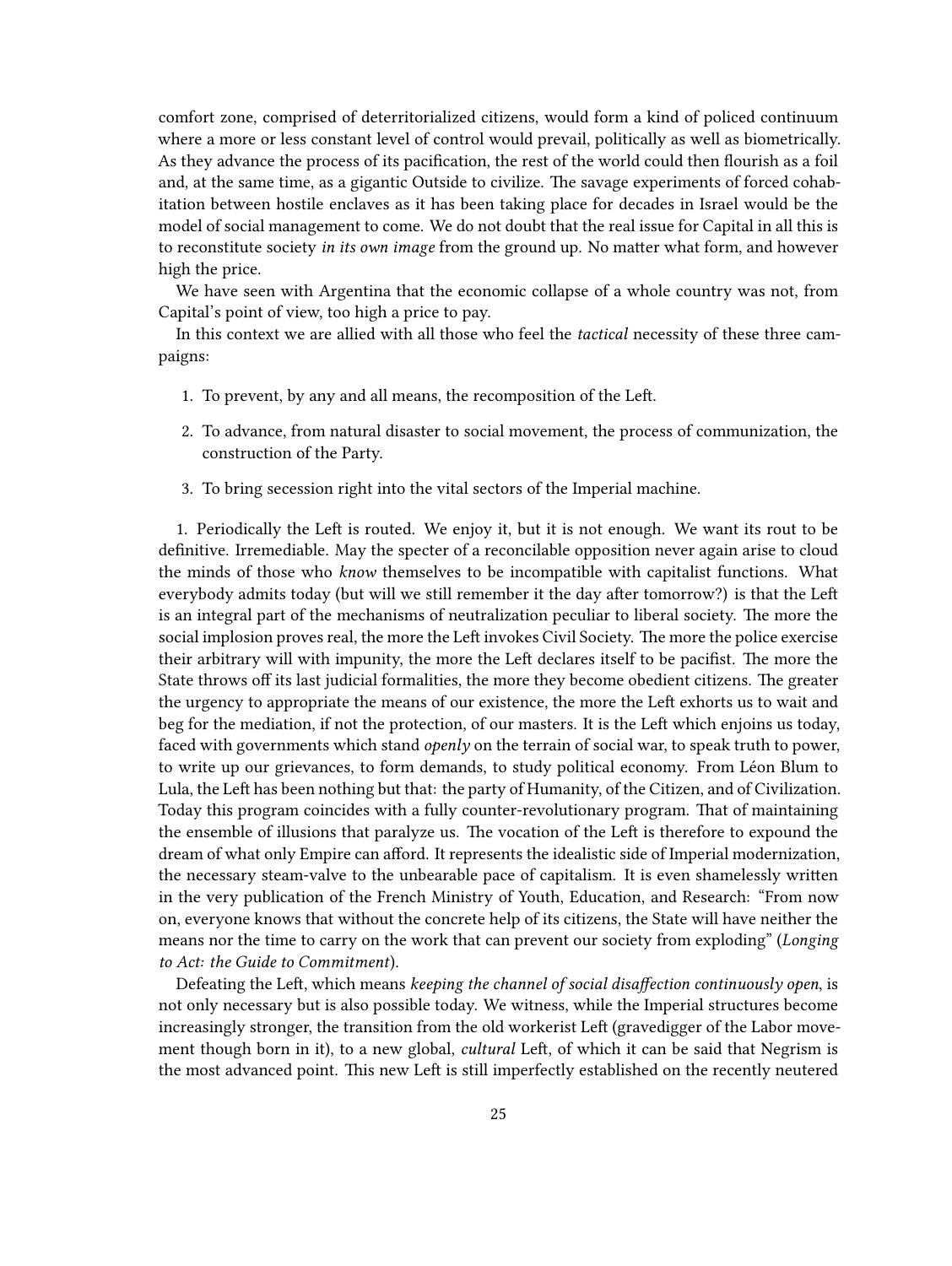Anti-Globalization Movement. The new lures they hold out are not yet effective, while the old ones are long gone.

Our task is to ruin the global Left wherever it becomes manifest, to sabotage all of its formative moments methodically, meaning in theory as well as in practice. Thus our success in Genoa lay less in the spectacular confrontations with the police, or in the damage inflicted on the organs of State and Capital, than in the fact that the spreading of the practice of confrontation peculiar to the Black Bloc *to all the parts of the demonstration* scuttled the expected triumph of the *Tute Bianche*. Even so, our failure was not to have known how to extend our position in such a way that this victory in the streets would become something other than a specter raised systematically since then by pacifists.

The retreat of this global Left into the Social Forums — a withdrawal due to the fact *that it was defeated in the streets* — is now what we must attack.

2. From year to year the pressure increases to make everything *function*. As social cybernetization progresses, the normal situation becomes more urgent. As a consequence, situations of crisis and malfunction multiply in a completely logical way. From the point of view of Empire, a power failure, a hurricane, or a social movement are all the same. They are disturbances. They must be *managed*. For now, meaning *on account of our weakness*, these situations of interruption appear as moments in which Empire pops up, takes its place in the materiality of worlds, experiments with new managerial procedures. It is precisely there that it attaches itself more firmly to the populations it claims to assist. Empire always devotes itself to being the agent of returning the situation to normal. Our task, conversely, is to *make the situation of exception livable*. We will genuinely succeed in blocking corporate society only on condition that such a blockage is filled with desires other than those for a return to normal.

What takes place during a strike or during a natural disaster is, in a way, quite similar: a interruption of the organized stability of our dependencies. The existence of need (the communist  $e$  essence)  $-$  that which essentially binds us and essentially separates us  $-$  is laid bare during each of them. The blanket of shame that normally covers it is torn up. Receptiveness for encounters, for experimentation with other relations to the world, to others, to oneself, as it manifests in these moments, is enough to sweep away any doubt about the *possibility* of communism. About the need for communism as well. What is now required is our ability to self-organize, our ability (by immediately organizing ourselves on the basis of our needs) to prolong, extend, and ultimately render the situation of exception effective, against the terror upon which Imerial power rests. This is particularly striking in social movements. Even the expression *social movement* seems to suggest that what really matters is what we are moving towards, rather than what's happening here and now. Up till now in all social movements, there has been a prejudice to avoid seizing the time, which explains why they are never able to get together; rather they seem to chase each other away. Hence the particular texture, so volatile, of their sociality, where any commitment appears revocable. Hence also their invariable dramatic arc: a quick ascent thanks to some popular resonance highlighted in the media; next, due to this hasty aggregation, a slow but inevitable erosion; and finally, the dried up movement, the last handful of diehards who get a card from this or that union, found this or that association, thereby hoping to find an organizational continuity to their commitment. But we are not looking for such continuity: having premises where we might meet, and a photocopier to print leaflets. The continuity we seek is the one which allows us, after having struggled for months, not to go back to work, not to start working again *as before*, to keep doing harm. And this can only be built during movements. It is a matter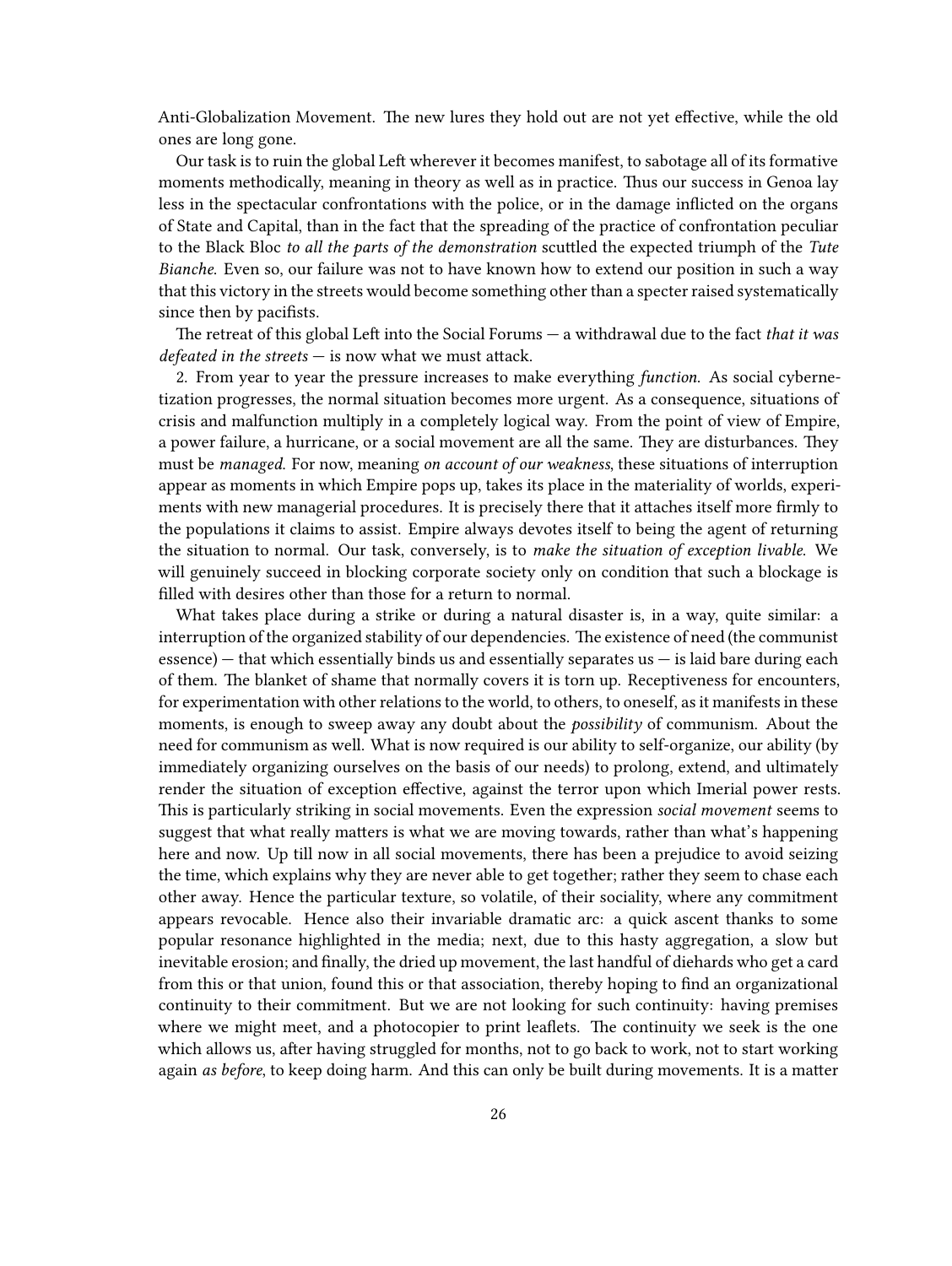of putting into place an immediate, material sharing, the construction of a real revolutionary war machine, the construction of the Party.

We must, as we were saying, organize ourselves on the basis of our needs  $-$  to manage to answer in turn the collective questions of eating, sleeping, thinking, loving, creating forms, coordinating our forces — *and conceive all this as an opportunity in the war against Empire*.

It is only in this way, by inhabiting the disturbances of its very program, that we will be able to counter that economic liberalism which is only the strict consequence, the logical application, of the Existential Liberalism that is accepted and practiced everywhere. To which each one is attached as if it were the most basic right, including those who would like to challenge Neo-Liberalism. This is the way the Party will be built; as a trail of *habitable places* left behind by each situation of exception that Empire encounters. We will not fail to notice, then, how the subjectivities and the revolutionary collectives become less flakey, as they show what they're really made of.

3. Empire is nowadays manifest through the constitution of two *monopolies*: on the one hand, the scientific monopoly of so-called objective descriptions of the world, and of techniques of experimentation on it, and on the other hand the religious monopoly of techniques of the self, of the methods by which subjectivities elaborate themselves — a monopoly to which psychoanalytic practice is directly related. On the one hand a relation to the world purified of any relation to the self — to the self as a fragment of the world; on the other hand a relation to the self purified of any relation to the world — to the world as it goes through me. So it happens that science and religion, in the very process of tearing each other apart, have created a space in which Empire is perfectly free to move about.

Of course, these monopolies are distributed in various ways according to the zones of Empire. In the so-called developed lands, where religious discourse has lost this ability, the sciences constitute a discourse of truth to which is attributed the power to formulate the very existence of the collectivity. It is therefore precisely here where we must begin to prompt secession.

Prompting secession from the sciences does not mean pouncing on them as if on a citadel to conquer or raze, but increasing the prominence of the fault lines than run through them, siding with those who emphasize these lines, who attempt to unmask them. In the same way that rifts constantly plague the false density of the social, every branch of the sciences forms a battlefield saturated with strategies. For a long time the scientific community has managed to give itself the image of a large united family, consensual for the most part, and anyway respecting the rules of courtesy. This was even the major political operation attached to the existence of the sciences: concealing the internal splits, and exerting, from that smoothed over image, an unequaled influence of terror. Terror towards the outside: the deprivation of the status of truth for any and all discussion that is not recognized as scientific. Terror towards the inside: the polite but fierce disqualification of potential heresies. "Esteemed colleague…"

Each science implements a series of hypotheses; these hypotheses are so many *decisions* regarding the construction of reality. Today this is widely admitted. What is denied is the *ethical significance* of each of these decisions, in what way they involve a certain life-form, a certain way of perceiving the world (for instance, experiencing the evolution of various beings as the unwinding of a genetic program, or joy as a question of serotonin).

Considered in this way, scientific language games seem made less for establishing communication between those who use them, than for excluding those who ignore them. The airtight equipment in which scientific activity is ensconced — laboratories, symposiums, etc. — carries in itself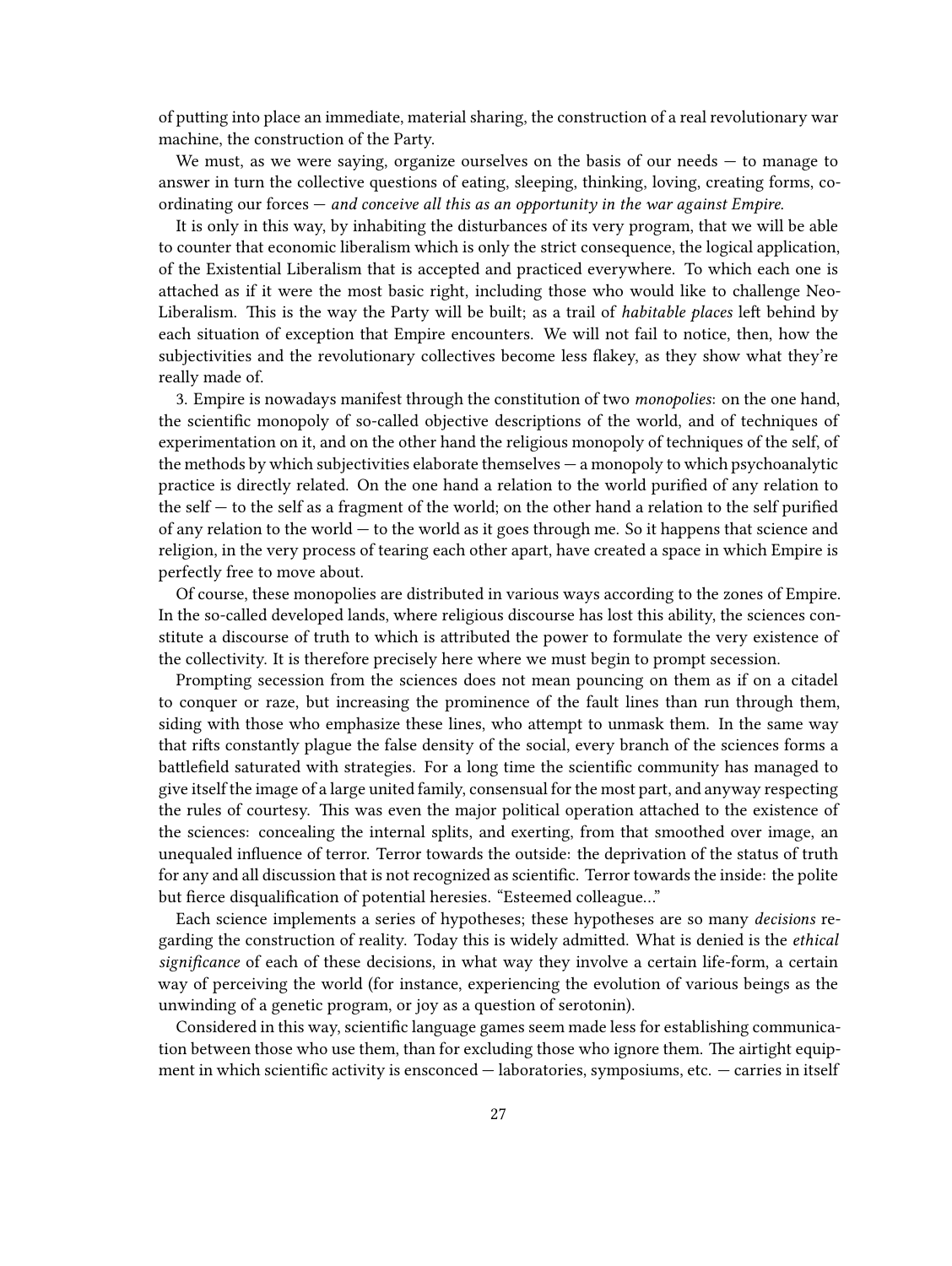a divorce between experiments and the worlds they may describe. It is not enough to describe the way the so-called core research is always connected in some way to military-commercial interests, and how, reciprocally, these interests define the contents, the very parameters of research. To the extent that science participates in Imperial pacification it is firstly by carrying out only those experiments, testing only those hypotheses that are *compatible* with the maintenance of the prevailing order. Our capacity to ruin Imperial Order is conditioned upon opening spaces for antagonistic experiments. For these experiments to produce their related worlds, we need such *cleared spaces*, just as the plurality of these worlds is needed for the smothered antagonisms of scientific practice to be expressed.

It is important that the practitioners of the old mechanistic and Pasteurian medicine rejoin those who practice what might be called traditional medicine — all new age confusion aside. The attachment to research needs to cease being confused with the judicial defense of the integrity of the laboratory. Non-productivist agricultural practices need to develop beyond organic labels. Those who endure the insufferable contradictions of public education, between the defense of good citizenship and the workshop of the diffuse entrepreneuriat, need to become more and more numerous. Culture should no longer be able to boast about the contributions of a single inventor.

Alliances are possible everywhere.

In order to become effective, the perspective of breaking the capitalist circuits requires that secessions multiply, and that they consolidate.

We will be told: you are caught in an alternative which will condemn you in one way or another: either you manage to constitute a threat to Empire, in which case you will be quickly eliminated, or you will not manage to constitute such a threat, and you will have once again destroyed yourselves.

There remains only to gamble on the existence of another outcome, a thin ridge, just wide enough for us to walk on, just enough for *all those who can hear* to walk on it and live.